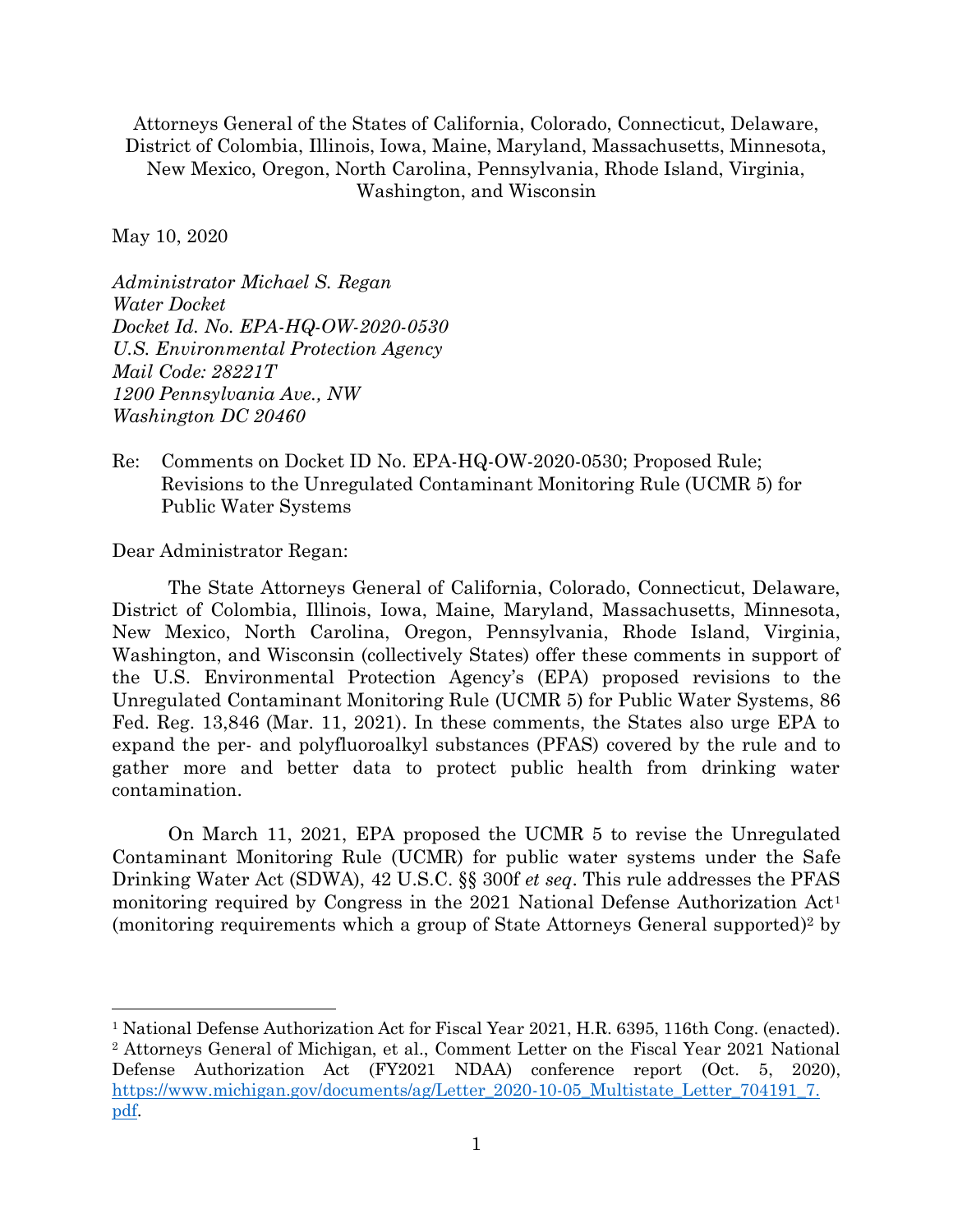including the 29 PFAS for which there are validated analytical methods<sup>3</sup> but which are not currently subject to national drinking water standards. <sup>4</sup> The proposed rule is an important step towards collecting information from drinking water systems on the 29 PFAS and will provide EPA, states, and communities with scientifically valid data on these contaminants to inform regulatory decisions. The States have the following specific recommendations to enhance the proposed rule to ensure comprehensive data collection, improve our understanding of PFAS, and maintain safe drinking water across the nation: (1) require monitoring for total PFAS in the UCMR 5; (2) promptly validate an analytical method to analyze total PFAS; (3) lower the minimum reporting levels in UCMR 5; and (4) advance environmental justice with PFAS monitoring.

### **INTRODUCTION**

The States have a strong interest in ensuring that their residents have access to safe drinking water. Although numerous studies have shown that exposures to PFAS negatively affect human health, there is currently no national requirement that all public water systems test for and remove unsafe levels of PFAS in drinking water.<sup>5</sup> Millions of people across the United States are exposed to PFAScontaminated drinking water and widespread releases of PFAS into the environment. The States have limited resources to comprehensively assess and address PFAS. Therefore, it is crucial for EPA to broadly regulate PFAS under the SDWA to protect public health and the environment and to do so in accordance with the States' proposed enhancements to the UCMR 5.

Congress long ago recognized the substantial threat that unsafe drinking water poses and passed the SDWA to limit exposures to harmful contaminants.<sup>6</sup> The SDWA requires that the EPA, among other things, establish "primary drinking water regulations" applicable to public water systems to limit exposure to contaminants that the EPA has determined "may have any adverse effect on the health of persons."<sup>7</sup>

<sup>3</sup> These 29 PFAS are within the scope of EPA Methods 533 and 537.1. Method 533 was published by EPA in December 2019. Method 537.1 was initially published by EPA in November 2018 and updated in March 2020. U.S. Envtl. Prot. Agency, *PFAS Analytical Methods Development and Sampling Research* (last updated Jan. 26, 2021), [https://www.epa.gov/water-research/pfas-analytical-methods-development-and-sampling](https://www.epa.gov/water-research/pfas-analytical-methods-development-and-sampling-research)[research.](https://www.epa.gov/water-research/pfas-analytical-methods-development-and-sampling-research)

<sup>4</sup> *See* Proposed Rule Revisions to the Unregulated Contaminant Monitoring Rule (UCMR 5) for Public Water Systems and Announcement of Public Meeting, 86 Fed. Reg. 13,846 (proposed Mar. 11, 2021) (to be codified at 40 C.F.R. pt. 141). The term PFAS in these comments refers to per- and poly-fluoroalkyl substances.

<sup>5</sup> *See* Announcement of Final Regulatory Determinations for Contaminants on the Fourth Drinking Water Contaminant Candidate, 86 Fed. Reg. 12,272, 12,278 (Mar. 3, 2021) (to be codified at 40 C.F.R. pt. 141).

<sup>6</sup> Safe Drinking Water Act of 1974, Pub. L. No. 93-523, 88 Stat. 1660.

<sup>7</sup> 42 U.S.C. § 300f.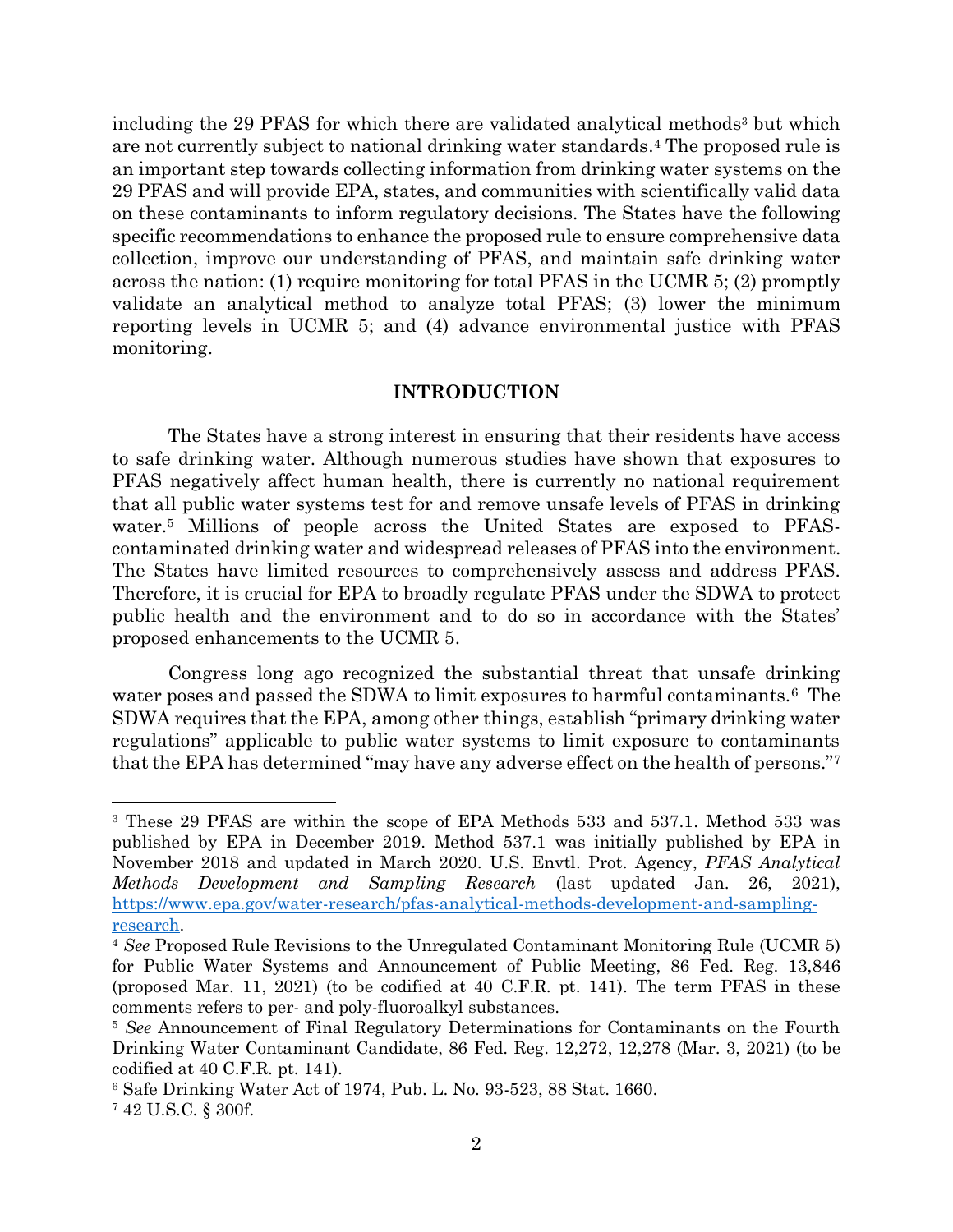The SDWA established the UCMR to identify contaminants that pose a threat to public health and to gather national occurrence data about those contaminants from public water systems. If EPA determines, based on the information gathered from the UCMR, that a particular contaminant is present in drinking water systems and a drinking water standard is necessary to protect public health, then EPA will make a determination to regulate and establish a maximum contaminant level (MCL) for the contaminant. <sup>8</sup> "[T]he purpose of the MCLs is to protect the public, as much as feasible, from the adverse health effects of drinking contaminated water."<sup>9</sup>

The States support EPA's recent determination to regulate perfluorooctanoic acid (PFOA) and perfluorooctane sulfonate (PFOS) under the SDWA. <sup>10</sup> We also recognize that EPA's proposal to require monitoring of 29 PFAS in the UCMR 5 is a move in the right direction to address PFAS contamination and exposure. That said, there is an urgent need for the federal government to aggressively and holistically regulate these compounds—to prevent the ongoing PFAS contamination of drinking water supplies.

Ultimately, regulation should address the manufacturing and processing of these chemicals and their use in food, food packaging, and in consumer products across all environmental media.<sup>11</sup> While we acknowledge that this is not directly relevant to the proposed UCMR 5, to remedy PFAS contamination, we urge EPA to apply the full breadth of its statutory authorities to regulate these substances—not just pursuant to the SDWA but also pursuant to the Toxic Substances Control Act, the Clean Water Act, the Resource Conservation and Recovery Act, and the Comprehensive Environmental Response, Compensation and Liability Act. We applaud EPA's recent formation of the EPA Council on PFAS and its "PFAS 2021- 2025—Safeguarding America's Waters, Air and Land" strategy to tackle PFAS approaches holistically and in a coordinated, expansive fashion.

## **IMPACTS OF PFAS**

 $8 Id., \S$  300f(b)(1)(A)–(B), (E).

<sup>9</sup> *City of Waukesha v. EPA*, 320 F.3d 228, 243 (D.C. Cir. 2003); *see also infra* at X (explaining that, in limited circumstances where a MCL is not feasible, EPA may require a treatment technology rather than a MCL).

<sup>10</sup> *See* Announcement of Final Regulatory Determinations for Contaminants on the Fourth Drinking Water Contaminant Candidate, 86 Fed. Reg. 12,272 (Mar. 3, 2021) (to be codified at 40 C.F.R. pt. 141).

<sup>&</sup>lt;sup>11</sup> Although these comments are focused on drinking water standards for PFAS as a class, there is also an urgent need to develop comprehensive standards for PFAS compounds across the board, including but not limited to, surface water quality standards, pre-treatment standards for industrial users; storm water discharge permits; and limits for land application of sludge. In addition, there is an urgent need to develop scientific understanding of the shorter-chain PFAS being developed as replacement chemicals. Fortunately, some product manufacturers and retailers have proactively taken measures to phase out PFAS from their supply chains. We urge EPA to phase out all "non-essential" uses of PFAS.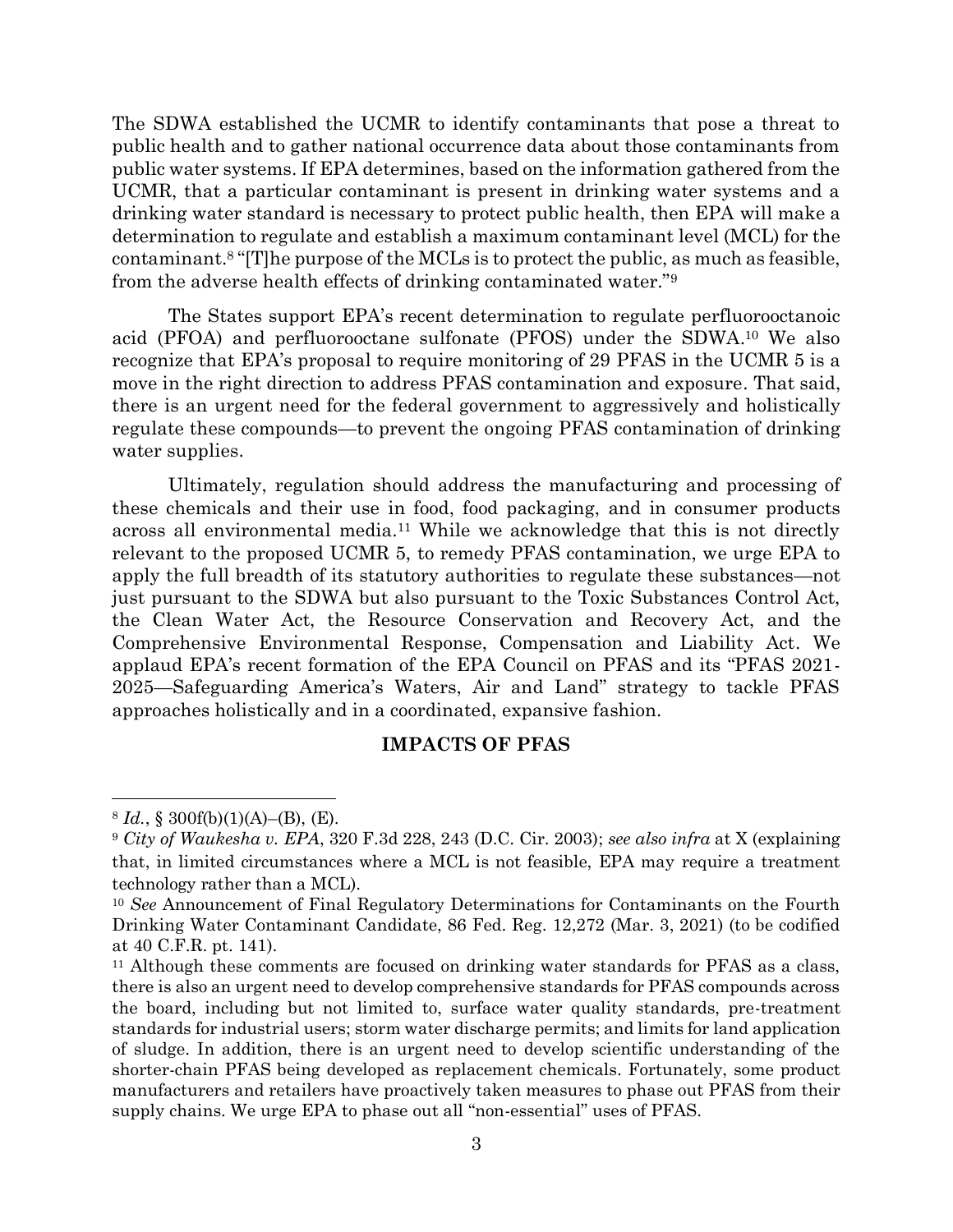PFAS are a class of thousands of synthetic chemicals that have been manufactured and in widespread use since the  $1940s<sup>12</sup>$  Although estimates vary, there are at least 5,000 PFAS in current use<sup>13</sup> and our knowledge about the negative impacts of PFAS on health and the environment and their occurrence in public drinking water systems continues to grow.

## **PFAS are Widespread**

To date, many studies have focused on perfluoroalkyl acids, particularly PFOA and PFOS, though research is increasingly focusing on other PFAS as well. <sup>14</sup> PFAS are used widely in a variety of products and applications due to their unique chemical properties and resistance to degradation.<sup>15</sup> Scientists have detailed more than 200 uses of PFAS in 64 industrial areas.<sup>16</sup> These products and uses include (a) consumer products such as clothing, food packaging, cookware, cosmetics, and carpeting, (b) industrial use in mining, electroplating, and biotechnology, among others, and (c) in fire-fighting foam. <sup>17</sup> As a result of the manufacturing and processing of PFAS and PFAS-containing products and the use of these products at airports and military installations, PFAS have been released into the air, soil, and water. The widespread use and presence of PFAS creates exposure pathways through occupational exposure, and through contaminated food and drinking water. PFAS are found across the world, <sup>18</sup> including in indoor and outdoor environments in wildlife,

<sup>12</sup> Announcement of Final Regulatory Determinations for Contaminants on the Fourth Drinking Water Contaminant Candidate, 86 Fed. Reg. 12,272 (Mar. 3, 2021) (to be codified at 40 C.F.R. pt. 141).

<sup>13</sup> U.S. Envtl. Prot. Agency, PFAS Master List of PFAS Substances (Version 2) (last updated Sept. 16, 2020), [https://comptox.epa.gov/dashboard/chemical\\_lists/pfasmaster.](https://comptox.epa.gov/dashboard/chemical_lists/pfasmaster)

<sup>14</sup> *See* News Release, U.S. Environmental Protection Agency, EPA Releases Updated PFBS Toxicity Assessment (Apr. 8, 2021), [https://www.epa.gov/newsreleases/epa-releases-updated](https://www.epa.gov/newsreleases/epa-releases-updated-pfbs-toxicity-assessment-after-rigorous-scientific-review-0)[pfbs-toxicity-assessment-after-rigorous-scientific-review-0.](https://www.epa.gov/newsreleases/epa-releases-updated-pfbs-toxicity-assessment-after-rigorous-scientific-review-0)

<sup>&</sup>lt;sup>15</sup> Guelfo JL, Adamson DT. Evaluation of a national data set for insights into sources, composition, and concentrations of per- and polyfluoroalkyl substances (PFASs) in U.S. drinking water. *Environ. Pollut.* 2018 May;236:505–513. [https://www.ncbi.nlm.nih.](https://www.ncbi.nlm.nih.gov/pmc/articles/PMC5849529/) [gov/pmc/articles/PMC5849529/;](https://www.ncbi.nlm.nih.gov/pmc/articles/PMC5849529/) Brusseau ML. The Influence of Molecular Structure on the Adsorption of PFAS to Fluid-Fluid Interfaces: Using QSPR to Predict Interfacial Adsorption Coefficients. *Water. Res.* 2019 Apr 1;152:148-158. Retrieved from [https://www.ncbi.](https://www.ncbi.nlm.nih.gov/pmc/articles/PMC6374777/) [nlm.nih.gov/pmc/articles/PMC6374777/.](https://www.ncbi.nlm.nih.gov/pmc/articles/PMC6374777/)

<sup>16</sup> Glüge J, Scheringer M, Cousins IT, DeWitt JC, Goldenman G, Herzke D, Lohmann R, Ng CA, Trier X, Wang Z. An overview of the uses of per-and polyfluoroalkyl substances. *Environ. Sci. Processes.* 2020 Oct 30;22:2345–2373. [https://doi.org/10.1039/D0EM00291G.](https://doi.org/10.1039/D0EM00291G) <sup>17</sup> *Id.*

<sup>18</sup> There are many studies documenting this wide-spread occurrence. *See, id.*; Joseph Allen, *Stop playing whack-a-mole with hazardous chemicals*, WASH. POST, Dec. 15, 2018, [https://www.washingtonpost.com/opinions/stop-playing-whack-a-mole-with-hazardous](https://www.washingtonpost.com/opinions/stop-playing-whack-a-mole-with-hazardous-chemicals/2016/12/15/9a357090-bb36-11e6-91ee-1adddfe36cbe_story.html)[chemicals/2016/12/15/9a357090-bb36-11e6-91ee-1adddfe36cbe\\_story.html;](https://www.washingtonpost.com/opinions/stop-playing-whack-a-mole-with-hazardous-chemicals/2016/12/15/9a357090-bb36-11e6-91ee-1adddfe36cbe_story.html) *See also* Blum A, Bălan SA, Scheringer M, Trier X, Goldenman G, Cousins IT, Diamond M, Fletcher T, Higgins C, Lindeman AE, Peaslee G, de Voogt P, Wang Z, Weber R. The Madrid Statement on Poly-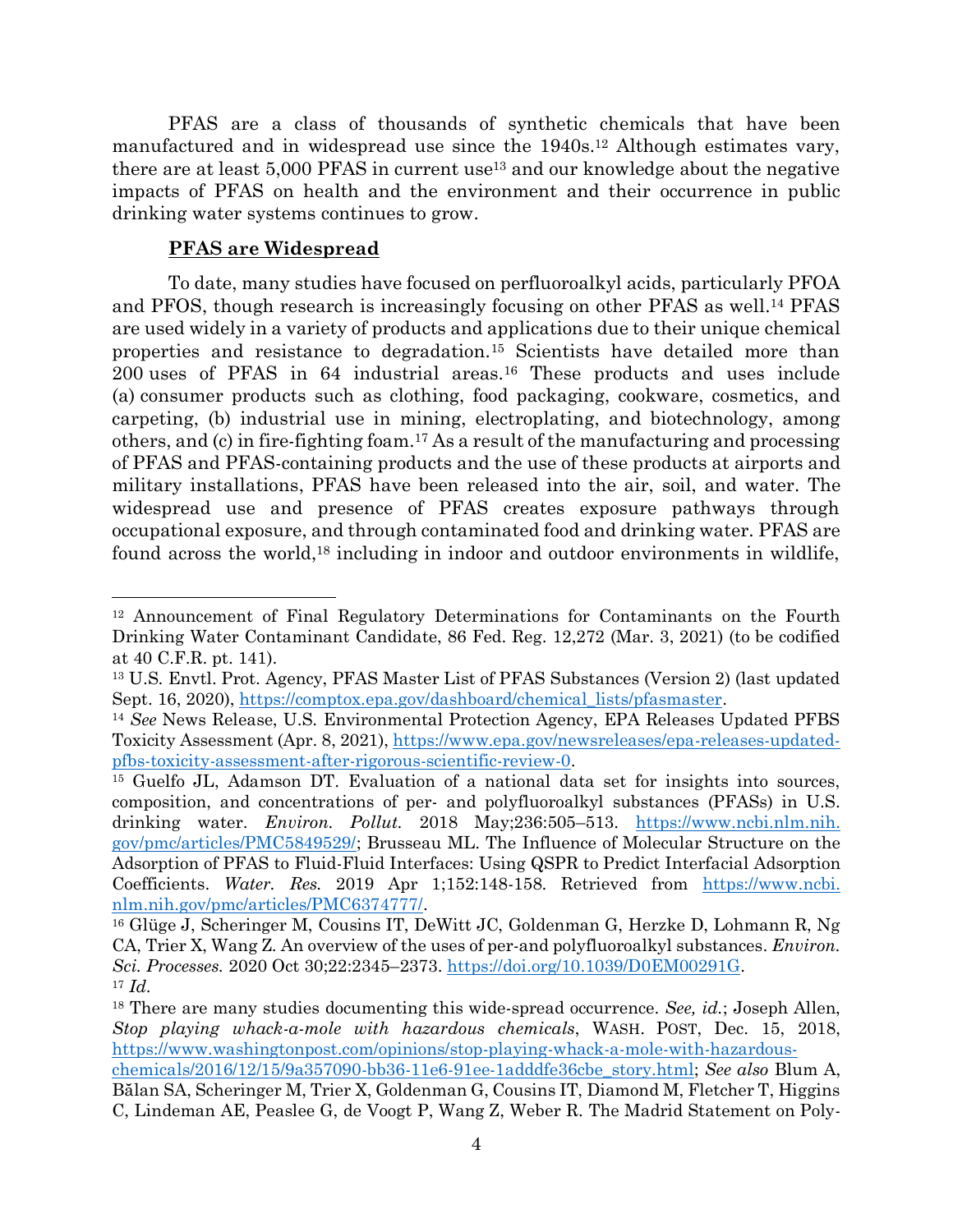and in human tissue and blood serum concentrations,<sup>19</sup> underscoring the need for urgent and comprehensive action to monitor and regulate these contaminants.

## **PFAS are Toxic "Forever" Chemicals**

In recognition of the harmful effects and persistence of PFAS, EPA has begun the process of regulating two of the long-chain<sup>20</sup> PFAS (PFOA and PFOS) pursuant to the SDWA. <sup>21</sup> Many of the undersigned State Attorneys General commented on EPA's Preliminary Determination to regulate PFOA and PFOS. <sup>22</sup> There is substantial scientific evidence demonstrating that some long-chain PFAS, including PFOA and PFOS, have adverse effects on human health.<sup>23</sup> The toxicity of PFOA and PFOS to humans and animals has been studied for decades, including internal tests conducted by 3M on PFOS and by DuPont on PFOA.<sup>24</sup> As recited in the EPA's Final Regulatory Determination to regulate PFOA and PFOS, the vast body of research demonstrates serious adverse health effects associated with exposure to PFOA and PFOS, including "decreases in female fecundity and fertility, decreased birth weights in offspring and other measures of postnatal growth," as well as "high cholesterol, increased liver enzymes, decreased vaccination response, thyroid disorders, pregnancy-induced hypertension and preeclampsia, and cancer."<sup>25</sup>

and Perfluoroalkyl Substances (PFASs). *Envtl. Health Perspectives.* 2015 May;123(5):A107– A111. [http://dx.doi.org/10.1289/ehp.1509934.](http://dx.doi.org/10.1289/ehp.1509934)

<sup>19</sup> *See* Centers for Disease Control and Prevention, *Poly- and Perfluoroalkyl Substances, Peer Reviewed Publications* (last reviewed Mar. 6, 2019), [https://www.cdc.gov/nceh/](https://www.cdc.gov/nceh/dls/oatb_capacity_14.html) [dls/oatb\\_capacity\\_14.html.](https://www.cdc.gov/nceh/dls/oatb_capacity_14.html)

<sup>&</sup>lt;sup>20</sup> Defined as perfluorocarboxylic acids with 8 or carbons and perfluorosulfonic acids with 6 or more carbons.

<sup>21</sup> Announcement of Final Regulatory Determinations for Contaminants on the Fourth Drinking Water Contaminant Candidate, 86 Fed. Reg. 12,272 (Mar. 3, 2021) (to be codified at 40 C.F.R. pt. 141).

<sup>22</sup> *See* Attorneys General of Wisconsin, et al., Comment Letter on the Preliminary Regulatory Determinations for Contaminants on the Fourth Drinking Water Contaminant Candidate List (Jun. 10, 2020), [https://www.regulations.gov/comment/EPA-HQ-OW-2019-0583-0258.](https://www.regulations.gov/comment/EPA-HQ-OW-2019-0583-0258)

<sup>23</sup> *See* Attorneys General of Wisconsin, et al., Comment Letter on the Preliminary Regulatory Determinations for Contaminants on the Fourth Drinking Water Contaminant Candidate List (Jun. 10, 2020), [https://www.regulations.gov/comment/EPA-HQ-OW-2019-0583-0258.](https://www.regulations.gov/comment/EPA-HQ-OW-2019-0583-0258) *See also* Agency for Toxic Substance and Disease Registry,

*Perfluoroalkyls - ToxFAQs™* (Mar. 2018), [https://www.atsdr.cdc.gov/toxfaqs/tfacts200.pdf.](https://www.atsdr.cdc.gov/toxfaqs/tfacts200.pdf)

<sup>24</sup> *See, e.g.,* Office of Minn. Attorney General Keith Ellison, *State's Second Amended Exhibit List*, <https://www.ag.state.mn.us/Office/Cases/3M/StatesExhibits.asp> (last visited Apr. 27, 2021) (providing documentation of, *inter alia*, research performed by 3M and DuPont regarding the toxic effects of PFOA and PFOS exposure to humans and animals).

<sup>25</sup> Preliminary Determination, 85 Fed. Reg. at 14,115–16; *see also* Agency for Toxic Substances & Disease Registry, *What are the health effects?*, [https://www.atsdr.](https://www.atsdr.cdc.gov/pfas/health-effects.html) [cdc.gov/pfas/health-effects.html](https://www.atsdr.cdc.gov/pfas/health-effects.html) (last visited Apr. 27, 2021) (reporting that human exposure to PFAS, such as PFOA and PFOS, may increase the risk of cancer, alter the immune system, increase cholesterol levels, interfere with natural hormones, decrease fertility, and affect the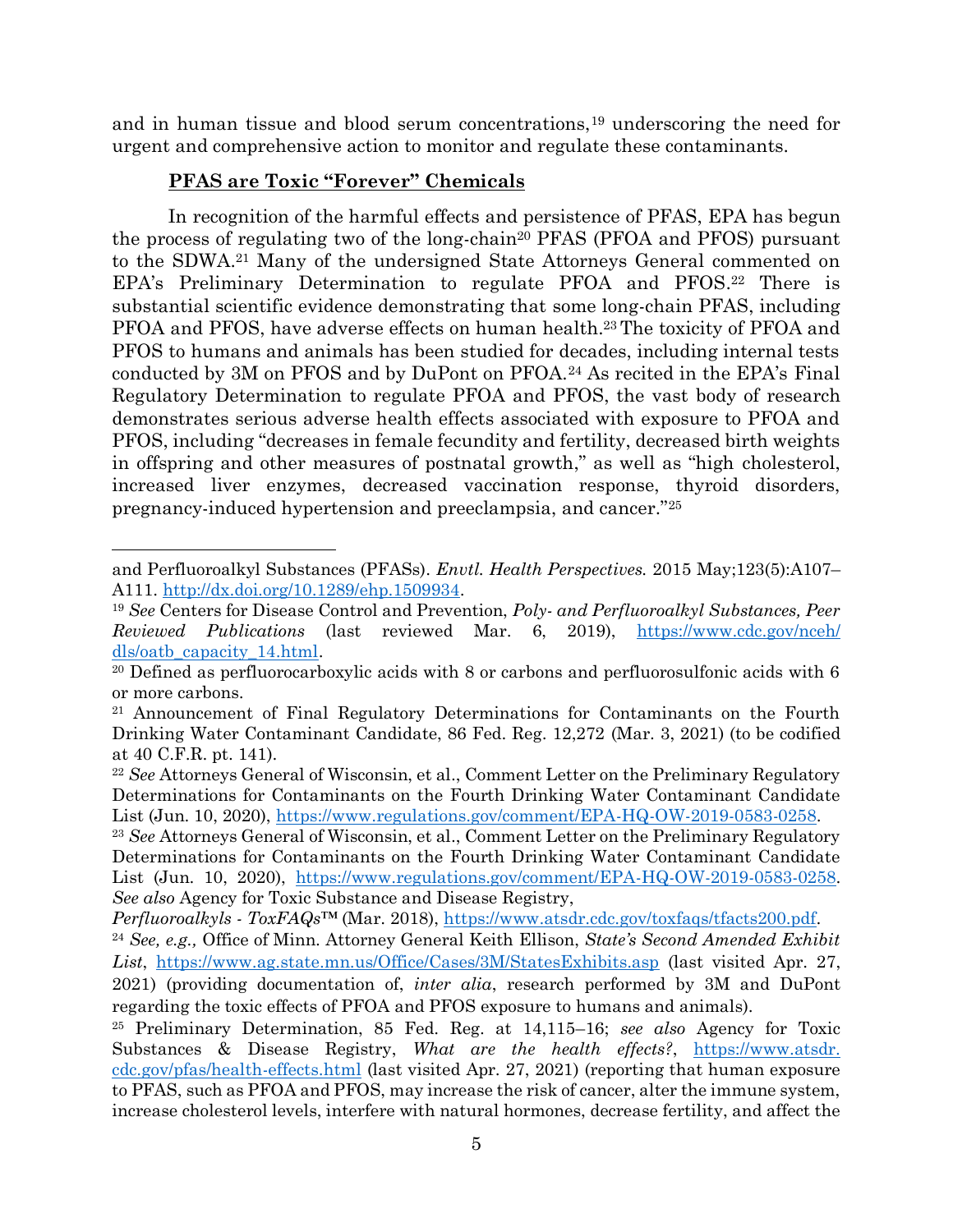Various PFAS show similar indicia of toxicity, environmental persistence (hence, the common reference to PFAS as "forever" chemicals), bioaccumulation, and ubiquity in the environment.<sup>26</sup> Additionally, some chemicals in the PFAS class are precursors that are known to break down or transform to PFOA and PFOS in the environment and the human body.<sup>27</sup> Release of a single precursor may result in formation of multiple intermediate PFAS with different terminal PFAS products. Other PFAS have similar health risks as PFOA and PFOS and are, in some cases as with 6:2 fluorotelomer alcohol (6:2 FTOH)—more toxic than their terminal perfluoroalkyl acid products. <sup>28</sup> "The widespread use, large number, and diverse chemical structures of PFAS pose challenges to any sufficiently protective regulation […] Regulating only a subset of PFAS has led to their replacement with similar hazards."<sup>29</sup>

Epidemiologic studies have shown that potential adverse human health effects from exposure to longer-chain perfluoroalkyl acids (PFAAs) include increased serum cholesterol, immune dysregulation, pregnancy-induced hypertension, and kidney and testicular cancers.<sup>30</sup> Long-chain PFAA exposure is also associated with low birthweight in humans, suppressed immune system response, dyslipidemia, impaired

growth, learning, and behavior of infants and children); Cal. Water Bds., *Per- and Polyfluoroalkyl Substances (PFAS)*,<https://www.waterboards.ca.gov/pfas> (last updated Apr. 14, 2021) (human exposure to PFAS, such as PFOA and PFOS, may also result in low birth weight, birth defects, delayed puberty onset, increased risk of thyroid disease, and increased risk of asthma).

<sup>26</sup> Attorneys General of New York et al., Comment Letter on the Advance Notice of Proposed Rulemaking, Addition of Certain Per- and Polyfluoroalkyl Substances; Community Right-to-Know Toxic Chemical Release Reporting (Feb. 3, 2020), [https://www.regulations.gov/](https://www.regulations.gov/document?D=EPA-HQ-TRI-2019-0375-0086) [document?D=EPA-HQ-TRI-2019-0375-0086.](https://www.regulations.gov/document?D=EPA-HQ-TRI-2019-0375-0086)

<sup>27</sup> Buck RC, Franklin J, Berger U, Conder JM, Cousins IT, de Voogt P, Jensen AA, Kannan K, Mabury SA, van Leeuwen SP. Perfluoroalkyl and polyfluoroalkyl substances in the environment: terminology, classification, and origins. *Integrated Envtl. Assessment and Mgmt.* 2011 Oct;7(4):513–541. [https://www.ncbi.nlm.nih.gov/pubmed/21793199;](https://www.ncbi.nlm.nih.gov/pubmed/21793199)

Concawe, Environmental Fate and Effects of Poly- and Perfluoroalkyl Substances (PFAS), Report No. 8/16 - Environmental Science for the European Refining Industry (2016), [https://www.concawe.eu/wp-content/uploads/2016/06/Rpt\\_16-8.pdf.](https://www.concawe.eu/wp-content/uploads/2016/06/Rpt_16-8.pdf)

<sup>28</sup> Rice PA, Aungst J, Cooper J, Bandele O, Kabadi SV. Comparative analysis of the toxicological databases for 6:2 fluorotelomer alcohol (6:2 FTOH) and perfluorohexanoic acid (PFHxA). *Food and Chem. Toxicology.* 2020;138:111210. [https://doi.org/10.1016/](https://doi.org/10.1016/j.fct.2020.111210) [j.fct.2020.111210.](https://doi.org/10.1016/j.fct.2020.111210)

<sup>29</sup> Bălan SA, Mathrani VC, Guo DF, Algazi AM. Regulating PFAS as a Chemical Class under the California Safer Consumer Products Program. *Environ. Health Perspectives* 2021 Feb 17;129(2). [https://doi.org/10.1289/EHP7431.](https://doi.org/10.1289/EHP7431)

<sup>30</sup> *Id.*; *see also* Steenland K, Fletcher T, Stein CR, Bartell SM, Darrow L, Lopez-Espinosa M, Ryan PB, Savitz DA. Review: Evolution of evidence on PFOA and health following the assessments of the C8 Science Panel. *Environ. International*. 2020 Dec;145:106125. [https://doi.org/10.1016/j.envint.2020.106125.](https://doi.org/10.1016/j.envint.2020.106125)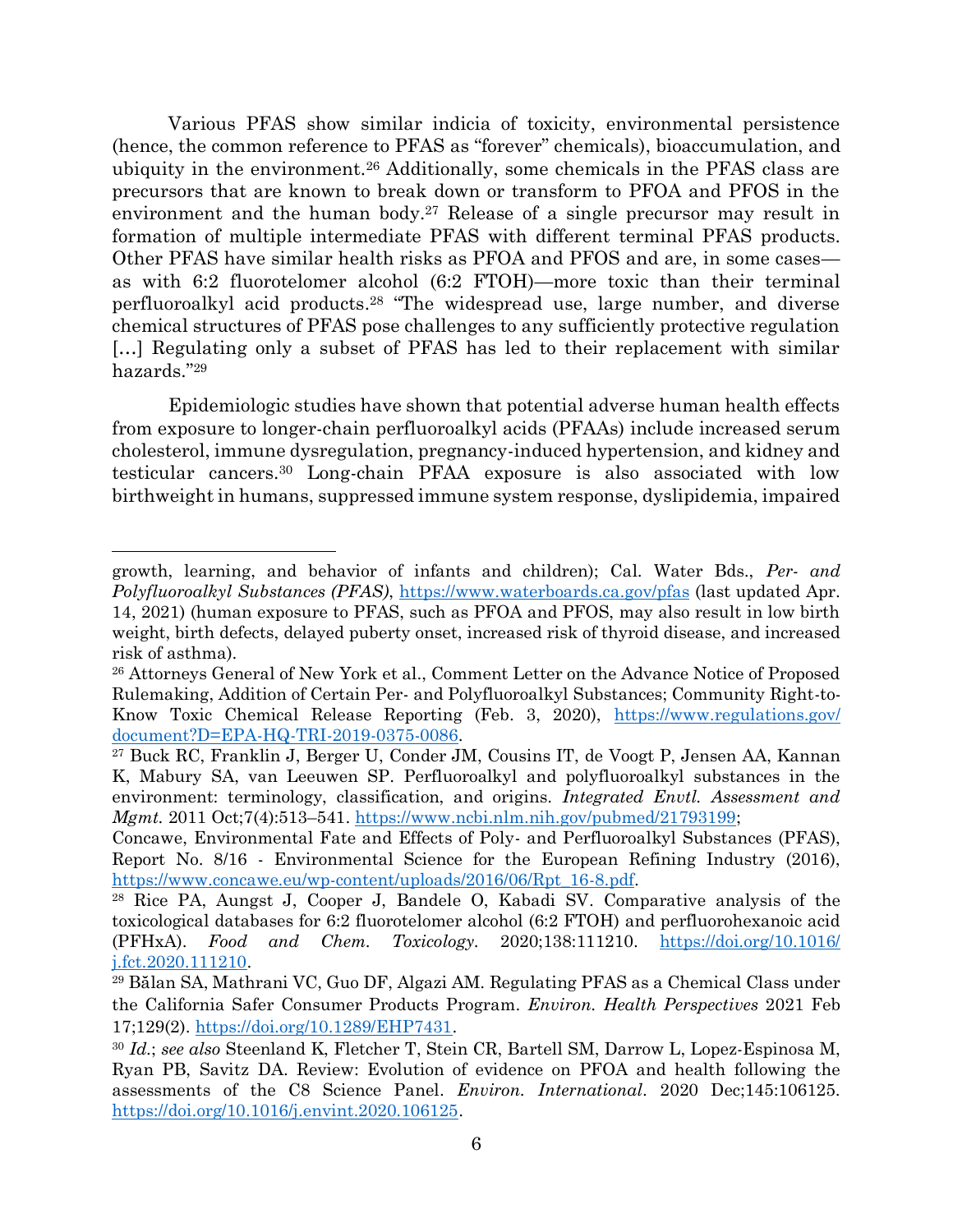kidney function, and delayed onset of menstruation.<sup>31</sup> Approximately 85 percent of all PFAS compounds can degrade or metabolize into PFAAs in the environment or within living organisms.<sup>32</sup> Because most PFAS break down into PFAAs through degradation, metabolism, or combustion, regulation of the entire class of PFAS is necessary to prevent human and environmental exposure to PFAAs and the hazards they present.<sup>33</sup>

PFAS contamination detected in the environment is generally made up of mixtures of PFAS.<sup>34</sup> This PFAS mixture results from multiple sources of PFAS present in an area, the use of PFAS as mixtures in a single product (e.g., fire-fighting foam), and the changes in the types of PFAS that have been commonly used over time. Mixtures of PFAS, which often contain PFOA or PFOS, may pose similar health risks to those associated with exposure to PFOA or PFOS alone.<sup>35</sup>

Because longer-chain PFAS, such as PFOA and PFOS, are becoming regulated, manufacturers have employed new alternative PFAS as substitute chemicals, which are not yet regulated.<sup>36</sup> The most common replacements for the long-chain PFAS are short-chain PFAS with similar structures or compounds with fluorinated segments joined by ether linkages.<sup>37</sup> While some of these shorter-chained PFAS alternatives may be less bioaccumlative, they are still as environmentally persistent as long-chain PFAS or have persistent degradation products. Thus, there is no evidence that introduction of shorter-chained alternatives reduces the amount of harmful PFAS in the environment. In fact, because some of the shorter-chained alternatives are less effective, larger quantities may be needed to provide the same performance as longchain PFAS. <sup>38</sup> While some of the shorter-chained PFAS are being widely used, new ones are being employed with little information about them publicly available, including their occurrence in drinking water.<sup>39</sup>

<sup>31</sup> Bălan SA, Mathrani VC, Guo DF, Algazi AM. Regulating PFAS as a Chemical Class under the California Safer Consumer Products Program. *Environ. Health Perspectives* 2021 Feb 17;129(2). [https://doi.org/10.1289/EHP7431.](https://doi.org/10.1289/EHP7431)

<sup>32</sup> *Id.*

<sup>33</sup> *Id.*

<sup>34</sup> *Id.*

<sup>35</sup> *Id.*

<sup>36</sup> Joseph Allen, *Stop playing whack-a-mole with hazardous chemicals*, WASH. POST, Dec. 15, 2018[,https://www.washingtonpost.com/opinions/stop-playing-whack-a-mole-with-hazardous](https://www.washingtonpost.com/opinions/stop-playing-whack-a-mole-with-hazardous-chemicals/2016/12/15/9a357090-bb36-11e6-91ee-1adddfe36cbe_story.html) [-chemicals/2016/12/15/9a357090-bb36-11e6-91ee-1adddfe36cbe\\_story.html.](https://www.washingtonpost.com/opinions/stop-playing-whack-a-mole-with-hazardous-chemicals/2016/12/15/9a357090-bb36-11e6-91ee-1adddfe36cbe_story.html) <sup>37</sup> *Id.*

<sup>38</sup> Long-chain PFAS are generally as toxic as much lower doses than shorter-chained PFAS. *See* N.J. Dept. of Envtl. Prot. Science Advisory Board, Approaches for Addressing Drinking Water and Wastewater Contaminants of Emerging Concern (CECs) in a Broader Context: Identification, Ranking and Treatment Removal (Apr. 22, 2020), [https://www.nj.](https://www.nj.gov/dep/sab/sab_cec.pdf) [gov/dep/sab/sab\\_cec.pdf.](https://www.nj.gov/dep/sab/sab_cec.pdf)

<sup>&</sup>lt;sup>39</sup> For these reasons, it makes sense to approach PFAS holistically, using broad statutory authorities. This includes requiring manufacturers of newer PFAS to conduct extensive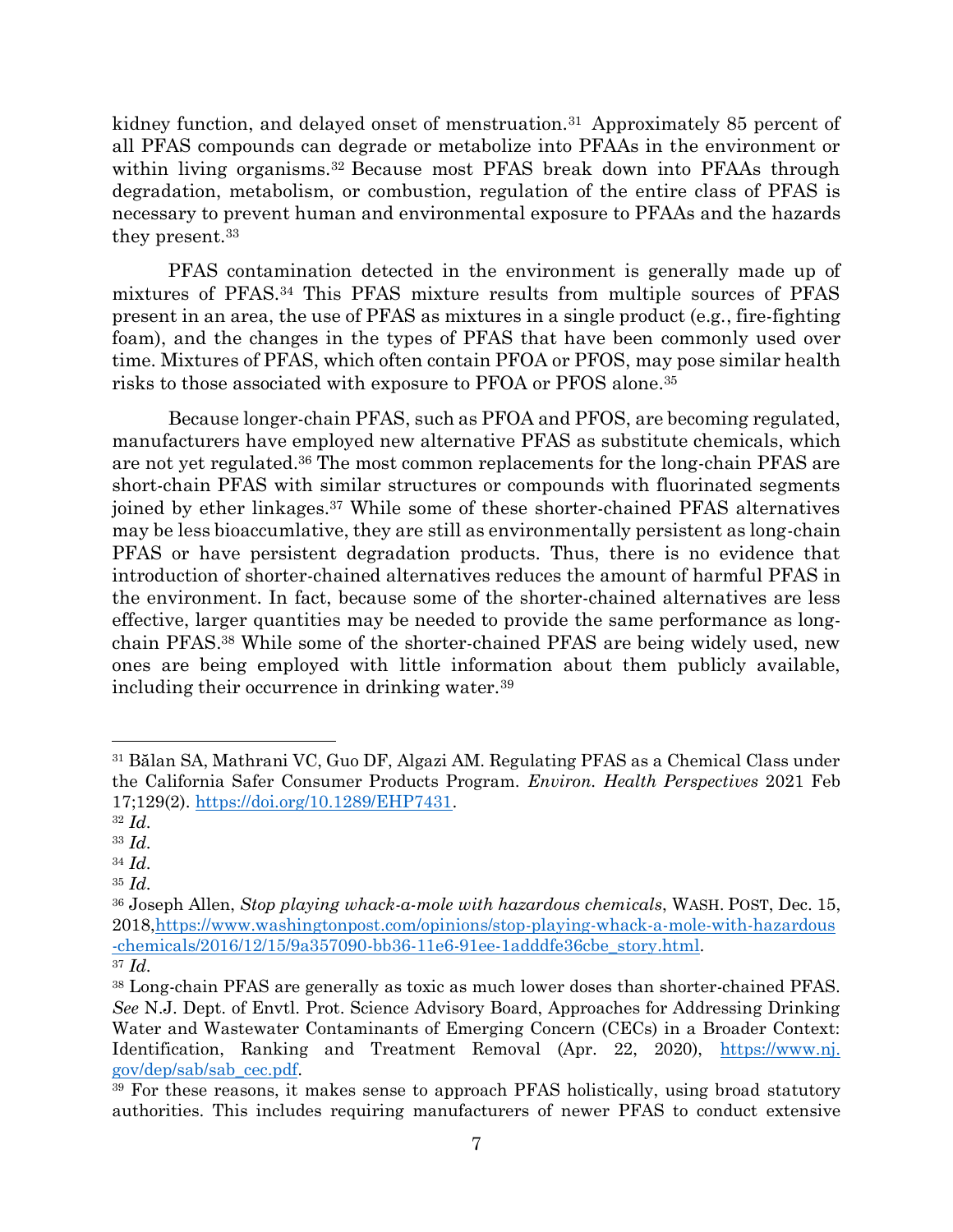In sum, the occurrence of any and all PFAS in the environment is a critical concern—due to their prevalence of use and release and harmful effects—yet, as stated above, there is insufficient data available on many PFAS.

## **REGULATE PFAS AS A CLASS**

Although not directly relevant to the proposed UCMR 5, we urge EPA to consider regulation of PFAS as a class. Our comments below ask EPA to gather occurrence data for total PFAS or a subclass of PFAS, and we acknowledge that gathering such data is a prerequisite to setting drinking water standards for these groups of contaminants. A class-based approach is the most effective way to regulate PFAS as it provides greater protection to the public, decreases the burden on regulatory agencies, and provides greater certainty to the operators of public water systems. Gathering occurrence data as a class or subclass will allow the agency to fully understand the threat this suite of chemicals poses and to devise appropriate regulatory measures to safeguard human health and the environment. 40

Regulating PFAS as a class is consistent with EPA's authority to regulate classes of contaminants. <sup>41</sup> EPA has regulated several classes of chemicals, including polychlorinated biphenyls and disinfection byproducts, under the SDWA.<sup>42</sup>

There is a growing body of evidence that many PFAS, in addition to PFOA and PFOS, have similar indicia of toxicity, environmental persistence, bioaccumulation, and ubiquity in the environment. One of the most consistent features of the PFAS class is that, despite the diversity of PFAS substances, all PFAS are extremely resistant to environmental and metabolic degradation. <sup>43</sup> Due to their persistence, all

toxicological testing, to report the chemical structures to EPA, to develop and provide to EPA analytical methods for detecting these chemicals, to develop nonfluorinated alternatives, and to develop safe disposal methods.

<sup>40</sup> Cousins IT, DeWitt JC, Glüge J, Goldenman G, Herzke D, Lohmann R, Miller M, Ng CA, Scheringer M, Vierke L, Wang Z. Strategies for grouping per- and polyfluoroalkyl substances (PFAS) to protect human and environmental health. *Environ. Sci.: Processes Impacts*, 2020 Jun 4;22:1444–1460, 1452. [https://doi.org/10.1039/D0EM00147C.](https://doi.org/10.1039/D0EM00147C)

<sup>41</sup> ELENA H. HUMPHREYS, CONG. RESEARCH SERV., R46652, REGULATING CONTAMINANTS UNDER THE SAFE DRINKING WATER ACT (SDWA) 21 (updated Mar. 3, 2021), *available at* [https://fas.org/sgp/crs/misc/R46652.pdf.](https://fas.org/sgp/crs/misc/R46652.pdf)

<sup>42</sup> U.S. Envtl. Prot. Agency, *National Primary Drinking Water Regulations,* [https://www.epa.gov/ground-water-and-drinking-water/national-primary-drinking-water](https://www.epa.gov/ground-water-and-drinking-water/national-primary-drinking-water-regulations)[regulations](https://www.epa.gov/ground-water-and-drinking-water/national-primary-drinking-water-regulations) (last updated Jan. 5, 2021).

<sup>43</sup> Cousins IT, DeWitt JC, Glüge J, Goldenman G, Herzke D, Lohmann R, Ng CA, Scheringer M, Wang Z. The high persistence of PFAS is sufficient for their management as a chemical class. *Environ Sci Process Impacts.* 2020 Dec 16;22(12):2307-2312. [https://pubmed.](https://pubmed.ncbi.nlm.nih.gov/33230514/) [ncbi.nlm.nih.gov/33230514/;](https://pubmed.ncbi.nlm.nih.gov/33230514/) Kwiatkowski CF, Andrews DQ, Birnbaum LS, Bruton TA, DeWitt JC, Knappe D, Maffini MV, Miller MF, Pelch KE, Reade A, Soehl A, Trier X, Venier M, Wagner CC, Wang Z, Blum A. Scientific Basis for Managing PFAS as a Chemical Class. *Environ. Sci. Technol. Lett.* 2020 Jun 30;7, 8:532-543. [https://doi.org/10.1021/](https://doi.org/10.1021/acs.estlett.0c00255) [acs.estlett.0c00255.](https://doi.org/10.1021/acs.estlett.0c00255)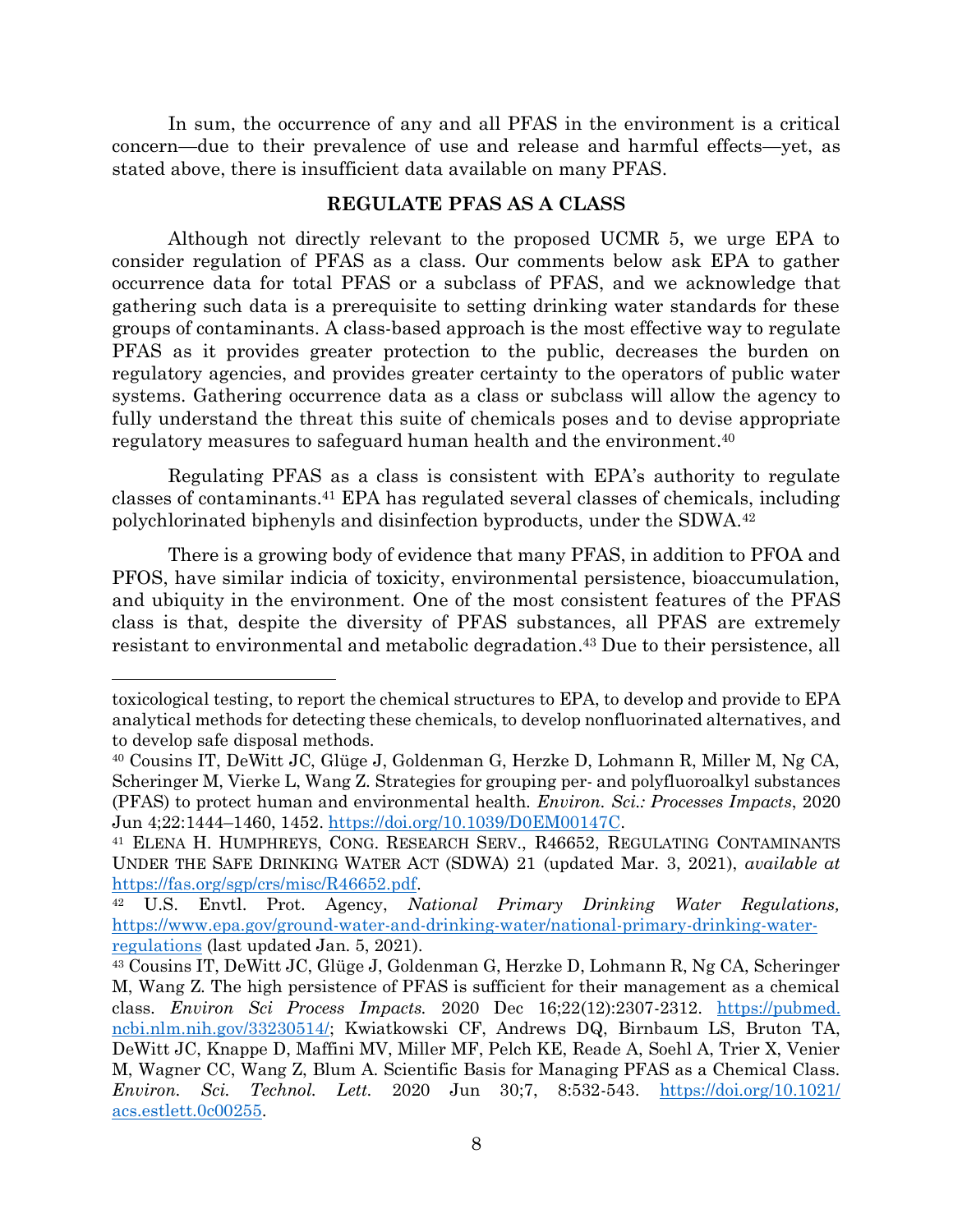PFAS bioaccumulate in water, air, sediment, soil, and plants.<sup>44</sup> There is also a growing body of evidence that shorter-chained PFAS have similar toxicological effects to the well documented adverse effects of longer-chained PFAS such as PFOA and PFOS.<sup>45</sup> Based on the characteristics shared by many PFAS and the number of individual chemicals, some researchers are calling for PFAS to be regulated as a class. For example, in a June 2020 article published in Environmental Science & Technology Letters, Carol F. Kwiatkowski and colleagues presented the scientific basis for managing PFAS as a class and recommended that they be regulated as a class.<sup>46</sup> Similarly, in a December 2020 article published in Environmental Science Process Impacts, Dr. Ian Cousins and colleagues also recommended that PFAS be managed as a chemical class and all nonessential uses be banned. 47

Further, it is not practical for EPA to regulate these chemicals on an individual basis. It is too resource intensive and will take decades to provide adequate protection to the public. Instead, EPA should take a holistic approach to protect public health and welfare from the dangers of PFAS contamination.

A class-based approach also provides greater certainty to public water systems. Without such an approach, a public water system may invest in a treatment technology appropriate for individual PFAS only to later learn that the water supply is also contaminated by other PFAS that require a different treatment technology.<sup>48</sup>

If EPA later concludes that it is not economically or technologically feasible to set an appropriate MCL for PFAS as a class or for PFAS subclasses, EPA can exercise

<sup>44</sup> Cousins IT, DeWitt JC, Glüge J, Goldenman G, Herzke D, Lohmann R, Ng CA, Scheringer M, Wang Z. The high persistence of PFAS is sufficient for their management as a chemical class. *Environ Sci Process Impacts.* 2020 Dec 16;22(12):2307-2312. [https://pubmed.](https://pubmed.ncbi.nlm.nih.gov/33230514/) [ncbi.nlm.nih.gov/33230514/;](https://pubmed.ncbi.nlm.nih.gov/33230514/) Kwiatkowski CF, Andrews DQ, Birnbaum LS, Bruton TA, DeWitt JC, Knappe D, Maffini MV, Miller MF, Pelch KE, Reade A, Soehl A, Trier X, Venier M, Wagner CC, Wang Z, Blum A. Scientific Basis for Managing PFAS as a Chemical Class. *Environ. Sci. Technol. Lett.* 2020 Jun 30;7, 8:532–543. [https://doi.org/10.1021/](https://doi.org/10.1021/acs.estlett.0c00255) [acs.estlett.0c00255.](https://doi.org/10.1021/acs.estlett.0c00255)

<sup>45</sup> Kwiatkowski CF, Andrews DQ, Birnbaum LS, Bruton TA, DeWitt JC, Knappe D, Maffini MV, Miller MF, Pelch KE, Reade A, Soehl A, Trier X, Venier M, Wagner CC, Wang Z, Blum A. Scientific Basis for Managing PFAS as a Chemical Class. *Environ. Sci. Technol. Lett.* 2020 Jun 30;7, 8:532–543. [https://doi.org/10.1021/acs.estlett.0c00255.](https://doi.org/10.1021/acs.estlett.0c00255) <sup>46</sup> *Id.*

<sup>47</sup> Cousins IT, DeWitt JC, Glüge J, Goldenman G, Herzke D, Lohmann R, Ng CA, Scheringer M, Wang Z. The high persistence of PFAS is sufficient for their management as a chemical class. *Environ Sci Process Impacts.* 2020 Dec 16;22(12):2307–2312. [https://pubmed.](https://pubmed.ncbi.nlm.nih.gov/33230514/) [ncbi.nlm.nih.gov/33230514/.](https://pubmed.ncbi.nlm.nih.gov/33230514/)

<sup>48</sup> One of the most studied treatment technologies, granular activated carbon (GAC), "works well on longer-chain PFAS like PFOA and PFOS, but shorter chain PFAS like Perfluorobutanesulfonic acid (PFBS) and Perfluorobutyrate (PFBA) do not adsorb as well." U.S. Envtl. Prot. Agency, Reducing PFAS in Drinking Water with Treatment Technologies (Aug. 23, 2018), [https://www.epa.gov/sciencematters/reducing-pfas-drinking-water-treat](https://www.epa.gov/sciencematters/reducing-pfas-drinking-water-treatment-technologies) [ment-technologies.](https://www.epa.gov/sciencematters/reducing-pfas-drinking-water-treatment-technologies)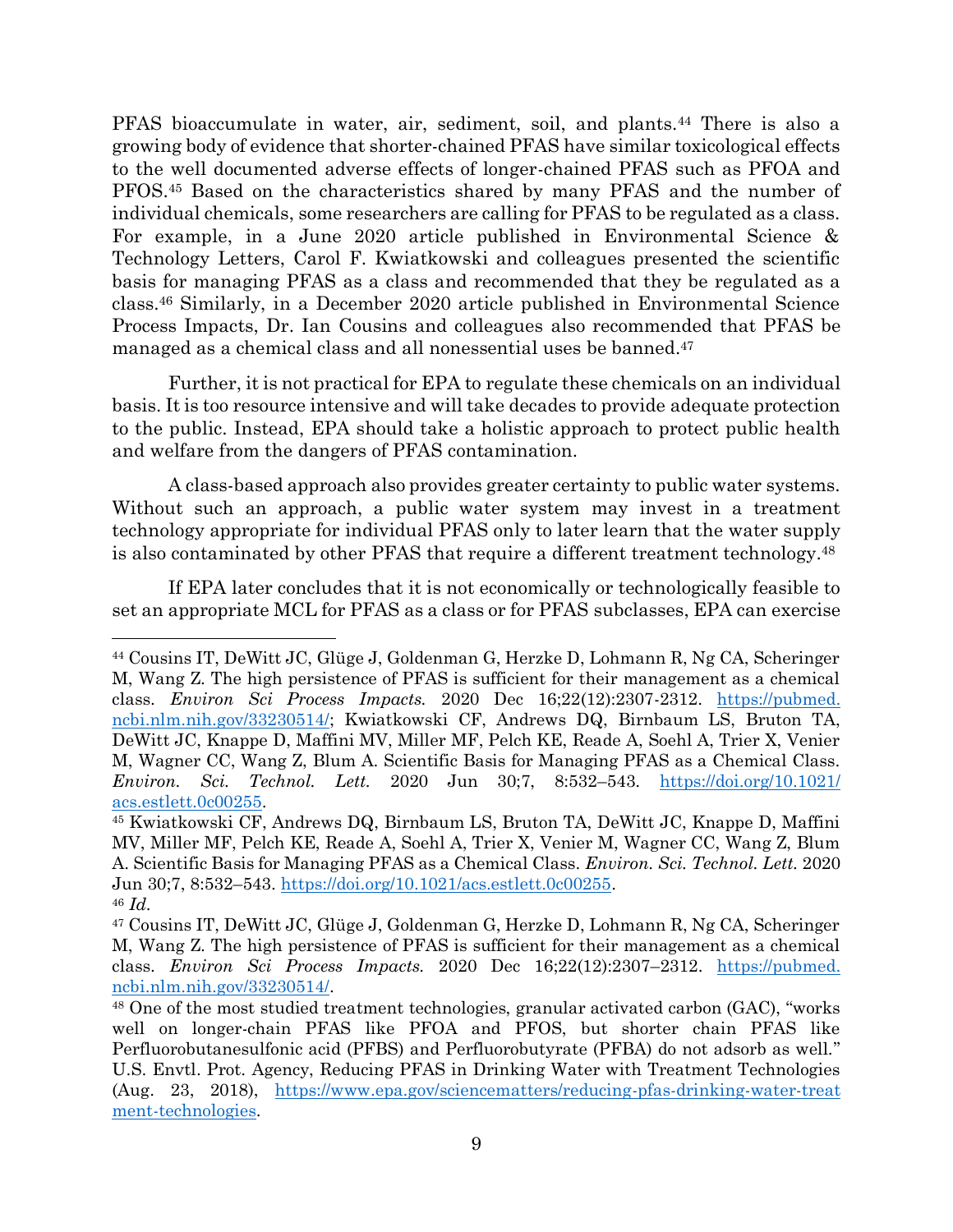its authority to specify a PFAS treatment technique to remove PFAS as a class to the extent practicable.<sup>49</sup> This alternative route requires that the EPA instead adopt a treatment technique regulatory regime that will "prevent known or anticipated adverse effects on the health of persons to the extent feasible."<sup>50</sup> Thus, we urge EPA to consider this approach as yet another alternative.

## **STATES' RECOMMENDATIONS**

The States support EPA's proposal to include 29 PFAS in UCMR 5 and urge EPA to strengthen this proposed rule. We ask EPA to: (1) require monitoring for total PFAS in the UCMR 5; (2) promptly validate an analytical method to analyze total PFAS in drinking water; (3) lower the minimum reporting levels in UCMR 5;<sup>51</sup> and (4) advance environmental justice with PFAS monitoring. 52

## A. **EPA Should Require Monitoring for Total PFAS in the UCMR 5.**

EPA should seize the opportunity presented by the UCMR 5 to gather the best possible data about the occurrence of PFAS in public water systems. The States ask EPA to require public water systems to monitor for total PFAS or, in the alternative, for subclasses of PFAS, and additional, individual PFAS. As explained further below, analytical methods that can measure total PFAS are available, so it is feasible to require monitoring for total PFAS in the UCMR 5. 53

 $49\;42\;$  U.S.C. § 300g-1(b)(7)(A).

<sup>50</sup> *Id*.

<sup>&</sup>lt;sup>51</sup> The Oregon Health Authority (OHA) is currently evaluating its regulatory approach to address PFAS issues. Oregon joins these comments and recommendations generally in that they discuss the public health concerns presented by PFAS, highlight the states' interest in protecting our residents from the adverse health effects of PFAS exposure, argue for the importance of proper regulation of these chemicals by EPA, and urge EPA to move as expeditiously as possible to develop appropriate regulatory standards. However, Oregon does not join the recommendation that the UCMR use a lower minimum reporting level for PFAS out of concern that such levels may produce technical issues for laboratories and may not result in significant safety benefits.

<sup>52</sup> The Colorado Department of Public Health and Environment (CDPHE) is currently evaluating the best regulatory approach to address PFAS issues. For that reason, Colorado joins these comments only to the extent that they discuss the public health concerns presented by PFAS, highlight the states' interest in protecting our residents from the adverse health effects of PFAS exposure, argue for the importance of proper regulation of these chemicals by EPA, and urge EPA to move as expeditiously as possible to develop appropriate regulatory standards. Given CDPHE's ongoing evaluations, Colorado takes no position on specific recommendations, scientific conclusions, or the validity of any of the scientific sources referenced herein.

<sup>53</sup> *See infra* at 10, 13—16 for a discussion of the analytical methods that measure total PFAS and the monitoring tiers available in the UCMR.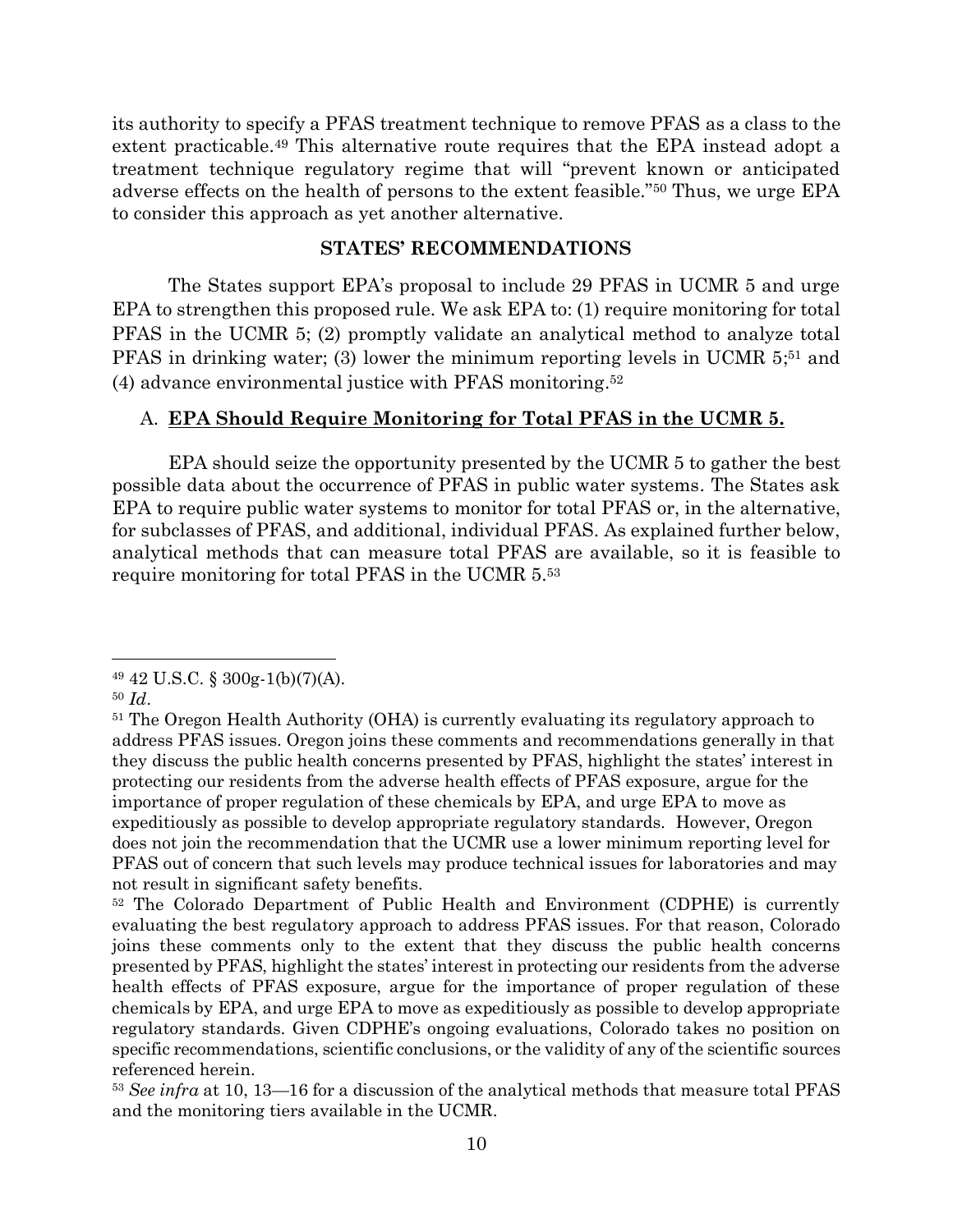We urge EPA to require monitoring for total PFAS in the largest monitoring tier, the Assessment Monitoring Tier, of the UCMR 5. <sup>54</sup> In the alternative, if EPA decides not to require monitoring for total PFAS in the Assessment Monitoring Tier, then we urge EPA to require a subset of public water systems determined to be vulnerable to PFAS contamination to monitor for total PFAS. EPA can do so either through the Screening Survey Tier or the Pre-Screen Testing Tier. EPA recommends a Screening Survey Tier when the analytical techniques are less established. Thus, the Screening Survey Tier is appropriate for PFAS test methods that are not yet validated by EPA. Alternatively, EPA could require monitoring for total PFAS through a Pre-Screen Testing Tier. EPA describes the Pre-Screen Testing Tier as monitoring that:

can be customized to meet the specific monitoring objectives for a specific group of PWSs. EPA has used pre-screening tools in the past. For example, it used Pre-Screen Testing to collect data for two viruses under UCMR 3. That monitoring relied on specialized analytical methods and sampling techniques, and focused on 800 small, undisinfected groundwater systems in vulnerable areas.<sup>55</sup>

Based on this description of the Pre-Screen Testing Tier, it too seems appropriate for the analytical methods used to measure total PFAS.

If EPA declines to require monitoring for total PFAS at this time, then EPA should pursue other more protective alternatives than requiring monitoring for only 29 PFAS. EPA should consider requiring monitoring for subgroups of PFAS with a focus on PFAAs and their precursors, which would capture 85 percent of PFAS.<sup>56</sup> Monitoring for and ultimately regulating scientifically based PFAS subgroups is also a logical step toward class-wide regulation.<sup>57</sup>

We also ask EPA to consider including additional individual PFAS in the UCMR 5. For example, EPA could consider some of the 172 PFAS added to the Toxic Release Inventory (TRI) Program through section 7321 of the National Defense Authorization Act for Fiscal Year 2020 (NDAA), as well as the 3 added for reporting

<sup>54</sup> In the UCMR 5 proposal, EPA discusses different tiers of contaminant monitoring associated with lists of contaminants but proposes only the Assessment Monitoring Tier. The Assessment Monitoring Tier is the largest in scope and used for estimating national population exposure and generally results in the most complete set of data. EPA did not propose the use of Tier List 2 or Tier List 3 in UCMR 5. It states that it did not do so because the larger Assessment Monitoring Tier is large in scope and will provide robust information. <sup>55</sup> 86 Fed. Reg. at 13,851.

<sup>56</sup> Kwiatkowski CF, Andrews DQ, Birnbaum LS, Bruton TA, DeWitt JC, Knappe D, Maffini MV, Miller MF, Pelch KE, Reade A, Soehl A, Trier X, Venier M, Wagner CC, Wang Z, Blum A. Scientific Basis for Managing PFAS as a Chemical Class. *Environ. Sci. Technol. Lett.* 2020 Jun 30;7, 8:532–543. [https://doi.org/10.1021/acs.estlett.0c00255.](https://doi.org/10.1021/acs.estlett.0c00255) <sup>57</sup> See *Id.*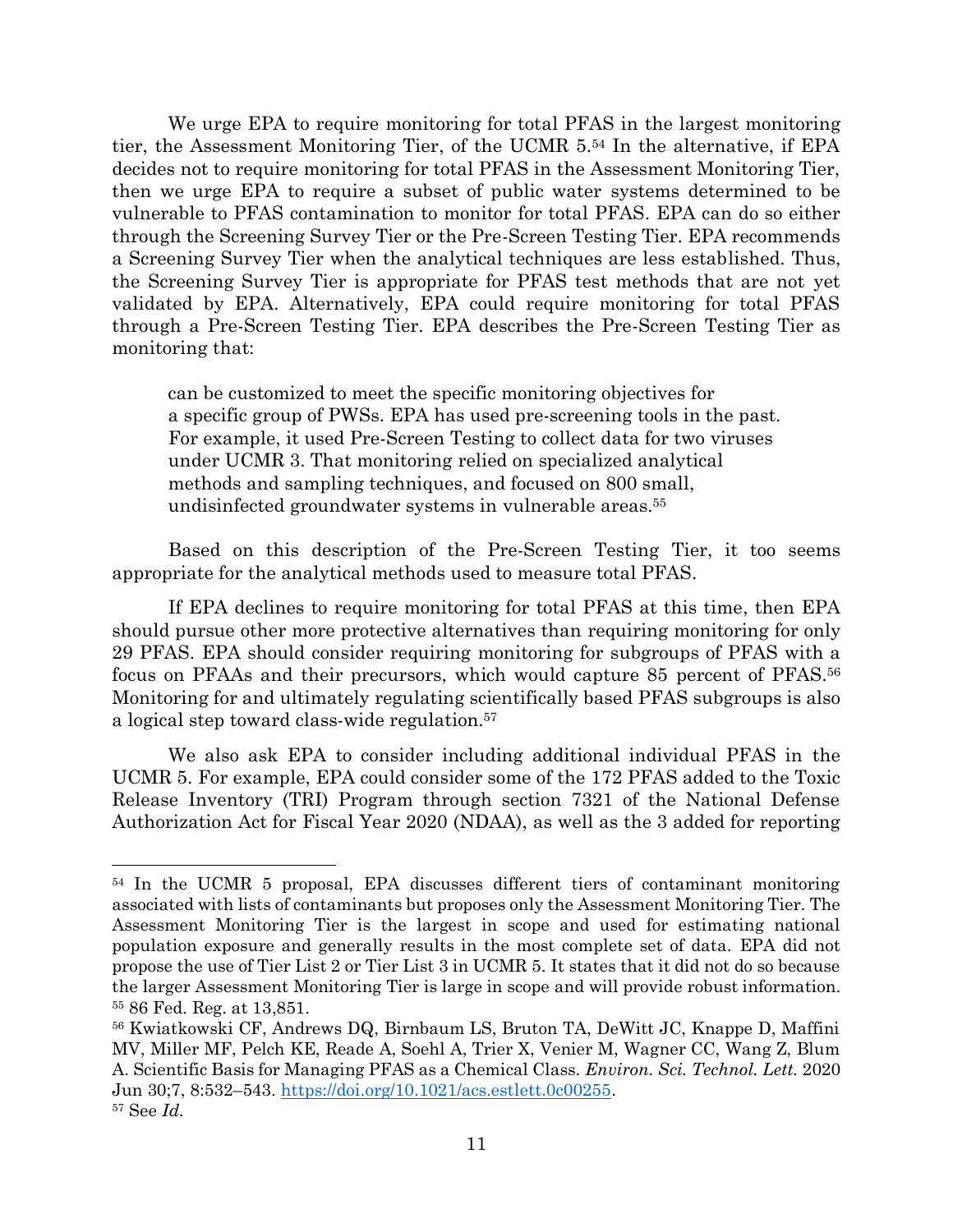year 2021. <sup>58</sup> Pursuant to the 2021 NDAA, the 29 PFAS listed in the proposed UCMR 5 do not count toward the 30 contaminant limit in the UCMR.<sup>59</sup> Thus, EPA can and should include 29 additional PFAS in the UCMR 5 if EPA can validate an analytical method to measure them.

# **B. EPA Should Promptly Validate an Analytical Method to Analyze Total PFAS in Drinking Water.**

We also urge EPA to promptly validate an analytical method for analyzing total PFAS contamination in drinking water. EPA should require use of such a method in any of the various tiers of monitoring in the UCMR 5 to detect a larger spectrum of PFAS comprehensively.<sup>60</sup> Since the UCMR 5 sampling will not begin until 2023, there is ample time for EPA to validate an analytical method and for laboratory capacity to be developed. We recognize there are challenges to understanding total PFAS<sup>61</sup> in drinking water.<sup>62</sup> But those challenges are not insurmountable and having occurrence data on the total PFAS in a given sample quantified along with occurrence data on the 29 individual PFAS would allow us to understand the value of analytical methods that measure total PFAS. As EPA states in the preamble of this proposal, the nation's residents, the States, and the federal government all benefit from complete information about whether these unregulated contaminants are present in drinking water.<sup>63</sup> Without analytical methods that

<sup>58</sup> U.S. Environmental Protection Agency, *Chemicals Added to the Toxics Release Inventory Pursuant to Section 7321 of the National Defense Authorization Act,* [https://www.](https://www.epa.gov/sites/production/files/2021-01/documents/tri_non-cbi_pfas_list_1_8_2021_final.pdf) [epa.gov/sites/production/files/2021-01/documents/tri\\_non-cbi\\_pfas\\_list\\_1\\_8\\_2021\\_final.pdf.](https://www.epa.gov/sites/production/files/2021-01/documents/tri_non-cbi_pfas_list_1_8_2021_final.pdf) (last visited Apr. 16, 2021).

<sup>59</sup> National Defense Authorization Act for Fiscal Year 2021, H.R. 6395, 116th Cong. (enacted). <sup>60</sup> U.S. Envtl. Prot. Agency, *PFAS Analytical Methods Development and Sampling Research* (last updated Jan. 26, 2021), [https://www.epa.gov/water-research/pfas-analytical-methods](https://www.epa.gov/water-research/pfas-analytical-methods-development-and-sampling-research)[development-and-sampling-research.](https://www.epa.gov/water-research/pfas-analytical-methods-development-and-sampling-research)

<sup>&</sup>lt;sup>61</sup> The term "total PFAS" refers to the quantification of all or a large subset of PFAS in a given sample. U.S. Envtl. Prot. Agency, *PFAS Analytical Methods Development and Sampling Research*, [https://www.epa.gov/water-research/pfas-analytical-methods-develop](https://www.epa.gov/water-research/pfas-analytical-methods-development-and-sampling-research) [ment-and-sampling-research](https://www.epa.gov/water-research/pfas-analytical-methods-development-and-sampling-research). One constraint on regulating or measuring "total PFAS" is that it is limited by the subclass of PFAS or PFAS that any given analytical method can identify. Cousins IT, DeWitt JC, Glüge J, Goldenman G, Herzke D, Lohmann R, Miller M, Ng CA, Scheringer M, Vierke L, Wang Z. Strategies for grouping per- and polyfluoroalkyl substances (PFAS) to protect human and environmental health. *Environ. Sci.: Processes Impacts*, 2020 Jun 4;22:1440–1460, 1452. [https://doi.org/10.1039/D0EM00147C.](https://doi.org/10.1039/D0EM00147C)

 $62$  See e.g., Cousins IT, DeWitt JC, Glüge J, Goldenman G, Herzke D, Lohmann R, Miller M, Ng CA, Scheringer M, Vierke L, Wang Z. Strategies for grouping per- and polyfluoroalkyl substances (PFAS) to protect human and environmental health. *Environ. Sci.: Processes Impacts*, 2020 Jun 4;22:1440-1460. [https://doi.org/10.1039/D0EM00147C.](https://doi.org/10.1039/D0EM00147C)

<sup>63</sup> Revisions to the Unregulated Contaminant Monitoring Rule (UCMR 5) for Public Water Systems and Announcement of Public Meeting, 86 Fed. Reg. 13,846, 13,850 (proposed Mar. 11, 2021) (to be codified at 40 C.F.R. pt. 141).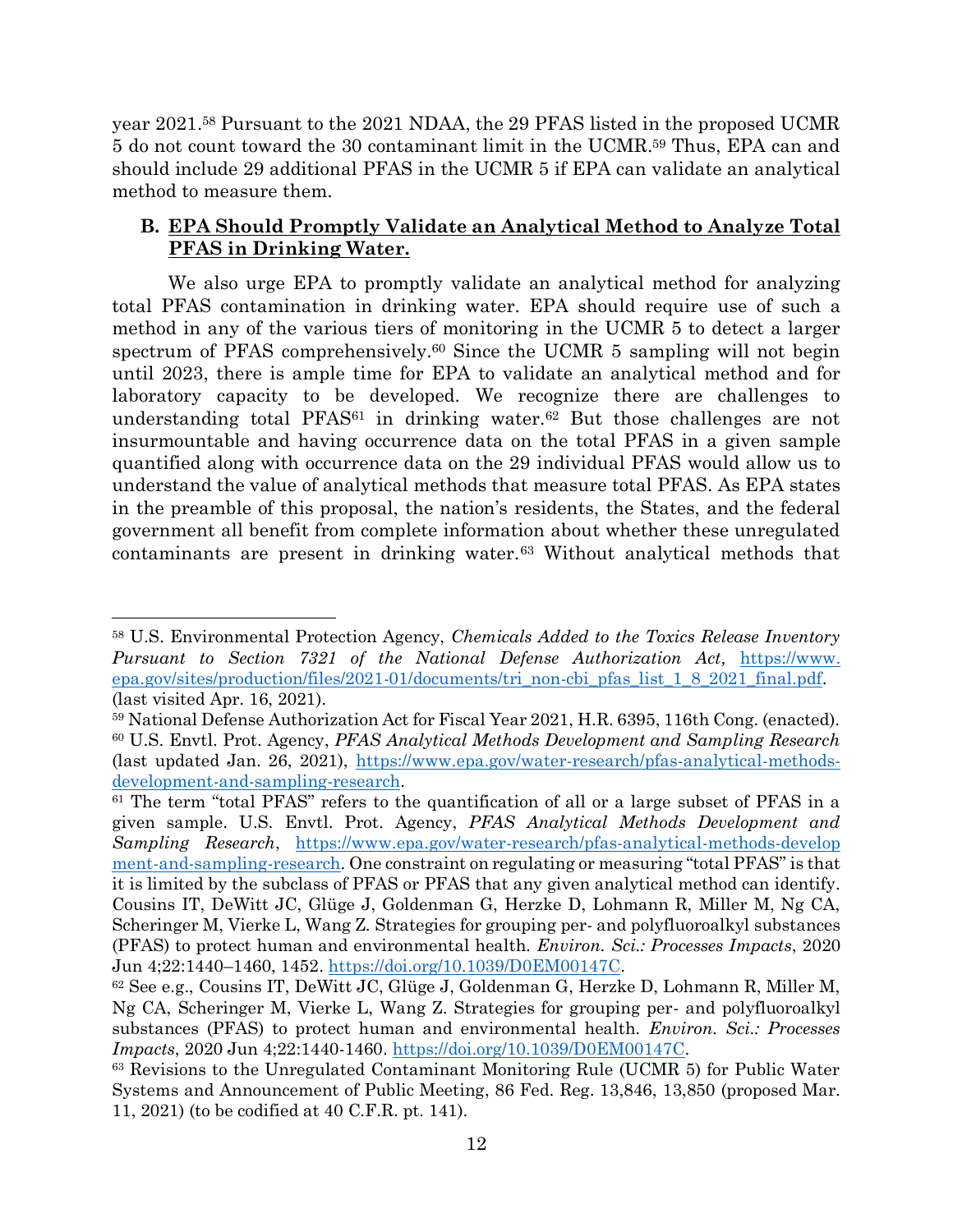measure total PFAS, public water systems will likely continue to have undetected PFAS contamination.

# **1. Current EPA-Validated Methods are Targeted and Insufficient.**

Currently, EPA proposes using two validated and targeted PFAS analytical methods to support the analysis of the 29 PFAS in the proposed UCMR 5: Method 533 and 537.1. <sup>64</sup> The targeted analytical methods validated to date quantify PFAS concentrations using liquid chromatography with tandem mass spectrometric detection. Method 537, was first published in 2009 and updated in 2020; and EPA validated Method 537.1 analyzes samples for 18 of the 29 PFAS in the UCMR 5.<sup>65</sup> Method 533 was developed in 2019 to support the UCMR 5 and is validated for an additional 11 PFAS. Method 533 complements Method 537.1 by targeting short-chain PFAS (none greater than  $C_{12}$ ) and measures a total of 25 PFAS.<sup>66</sup> These validated methods—referred to as "targeted analyses"—differ in scope, limits of detection and quantification and method analyte lists. Each is aimed at specifically identified chemicals.<sup>67</sup>

The targeted analytical methods screen for known, specific species of PFAS and thus are one step behind the many thousands of ever-changing PFAS. Using the targeted approach, EPA decides what it wants to know, sets up the method for detecting that known chemical and performs the analysis. But that approach is ill suited to protect the public from the thousands of PFAS present in unknown quantities around the country.

# **2. EPA Should Validate an Analytical Method to Measure Total PFAS.**

The validated targeted analytical methods allow EPA to monitor only a small fraction of the *total* PFAS that may be present in drinking water. In contrast to the targeted analyses, there are other analytical methods that measure the total PFAS in a sample and then a targeted method can be used to extract information about a

<sup>64</sup> *See* U.S. Envtl. Prot. Agency, *PFAS Analytical Methods Development and Sampling Research*, [https://www.epa.gov/water-research/pfas-analytical-methods-development-and](https://www.epa.gov/water-research/pfas-analytical-methods-development-and-sampling-research)[sampling-research.](https://www.epa.gov/water-research/pfas-analytical-methods-development-and-sampling-research) EPA lists methods approved by DOD and other agencies as well.

<sup>65</sup> U.S. Envtl. Prot. Agency, *PFAS Analytical Methods Development and Sampling Research*, [https://www.epa.gov/water-research/pfas-analytical-methods-development-and-sampling](https://www.epa.gov/water-research/pfas-analytical-methods-development-and-sampling-research)[research.](https://www.epa.gov/water-research/pfas-analytical-methods-development-and-sampling-research)

<sup>66</sup> *Id*.

<sup>67</sup> *See* Revisions to the Unregulated Contaminant Monitoring Rule (UCMR 5) for Public Water Systems and Announcement of Public Meeting, 86 Fed. Reg. 13,846, 13,870 (proposed Mar. 11, 2021) (to be codified at 40 C.F.R. pt. 141). *See also* U.S. Envtl. Prot. Agency, *PFAS Analytical Methods Development and Sampling Research*, [https://www.epa.gov/water](https://www.epa.gov/water-research/pfas-analytical-methods-development-and-sampling-research)[research/pfas-analytical-methods-development-and-sampling-research.](https://www.epa.gov/water-research/pfas-analytical-methods-development-and-sampling-research)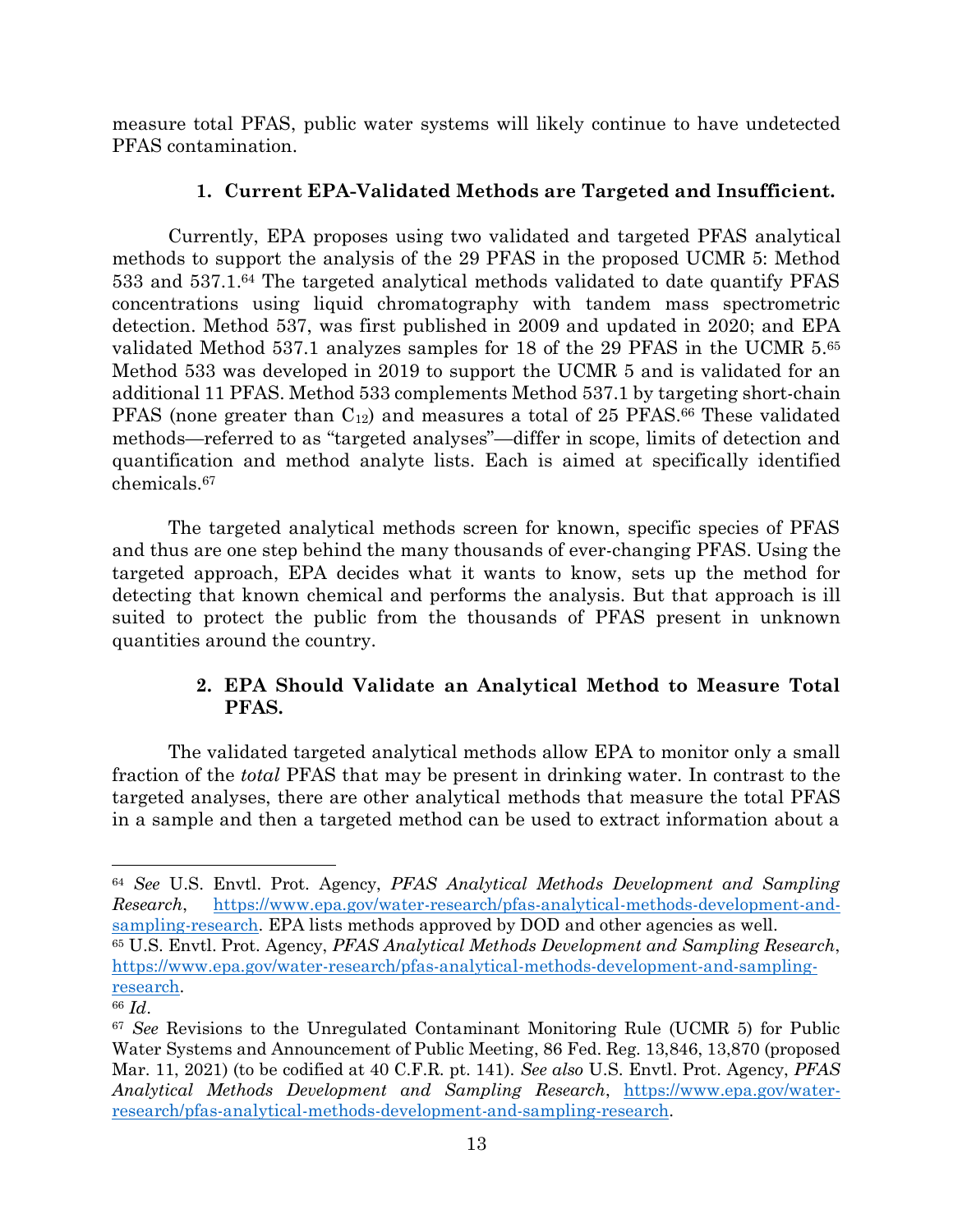specific compound. This additional holistic information on the occurrence of total PFAS is essential to effectively understand how to regulate and remediate PFAS in our drinking water. This rulemaking presents an opportunity to obtain critically needed data to understand exposures. According to some estimates based on the UCMR 3 data, at least 6 million U.S. residents were receiving drinking water contaminated by PFAS at levels exceeding local, state, or national regulations or advisories.<sup>68</sup> Many studies indicate that the full extent of PFAS contamination is significantly underestimated when only targeted analytical methods are used.<sup>69</sup> Thus, we urge EPA to require that public water systems use an analytical method that will measure the total PFAS in drinking water.

There are many additional advantages to using analytical methods that measure total PFAS. Using such an analytical method along with targeted analyses for specific PFAS will also allow us to investigate and identify sources of contamination based on concentrations of total PFAS, the identification of individual PFAS, and temporal trends in the occurrence data. <sup>70</sup> As stated above, analytical methods that measure total PFAS will allow public water systems to appropriately invest in treatment systems that can remove more PFAS than just the 29 PFAS identified by targeted analyses. Without information on total PFAS, public water systems may not know about significant concentrations of PFAS in drinking water, which could have serious public health and environmental consequences.

Thus, EPA should validate and require use of analytical methods that measure total PFAS because they provide more complete data about the occurrence of PFAS in public water supplies. Additionally, it is less likely that EPA will have to modify analytical methods as new PFAS continue to emerge.<sup>71</sup> Furthermore, analytical methods that measure total PFAS also have the advantage of allowing retrospective analyses for unknown chemicals.

<sup>68</sup> Hu XC, Andrews DQ, Lindstrom AB, Bruton TA, Schaider LA, Grandjean P, Lohmann R, Carignan CC, Blum A, Bălan SA, Higgins CP, Sunderland EM. Detection of Poly- and Perfluoroalkyl Substances (PFASs) in U.S. Drinking Water Linked to Industrial Sites, Military Fire Training Areas, and Wastewater Treatment Plants. *Environ. Sci. Technol. Lett.* 2016 Oct11; 3(10):344–350. [https://doi.org/10.1021/acs.estlett.6b00260.](https://doi.org/10.1021/acs.estlett.6b00260)

<sup>69</sup> McDonough CA, Guelfo JL. Measuring total PFASs in water: The tradeoff between selectivity and inclusivity. *Curr. Opin. Environ. Sci. Health.* 2019 Feb;7:13–18. [https://doi.org/10.1016/j.coesh.2018.08.005.](https://doi.org/10.1016/j.coesh.2018.08.005)

<sup>70</sup> Guelfo JL, Adamson DT. Evaluation of a national data set for insights into sources, composition, and concentrations of per- and polyfluoroalkyl substances (PFASs) in U.S. drinking water, *Environ. Pollut.* 2018 May;236: 505–513. [https://doi.org/10.1016/](https://doi.org/10.1016/j.envpol.2018.01.066) [j.envpol.2018.01.066.](https://doi.org/10.1016/j.envpol.2018.01.066)

<sup>71</sup> Winchell LJ, Wells M, Ross JJ, Fonoll X, Norton JW Jr., Kuplicki S, Khan M, Bell KY. Analyses of per- and polyfluoroalkyl substances (PFAS) through the urban water cycle: Toward achieving an integrated analytical workflow across aqueous, solid, and gaseous matrices in water and wastewater treatment. *Science of the Total Environment*. 2021 Jun 20;774:145257. [https://doi.org/10.1016/j.scitotenv.2021.145257.](https://doi.org/10.1016/j.scitotenv.2021.145257)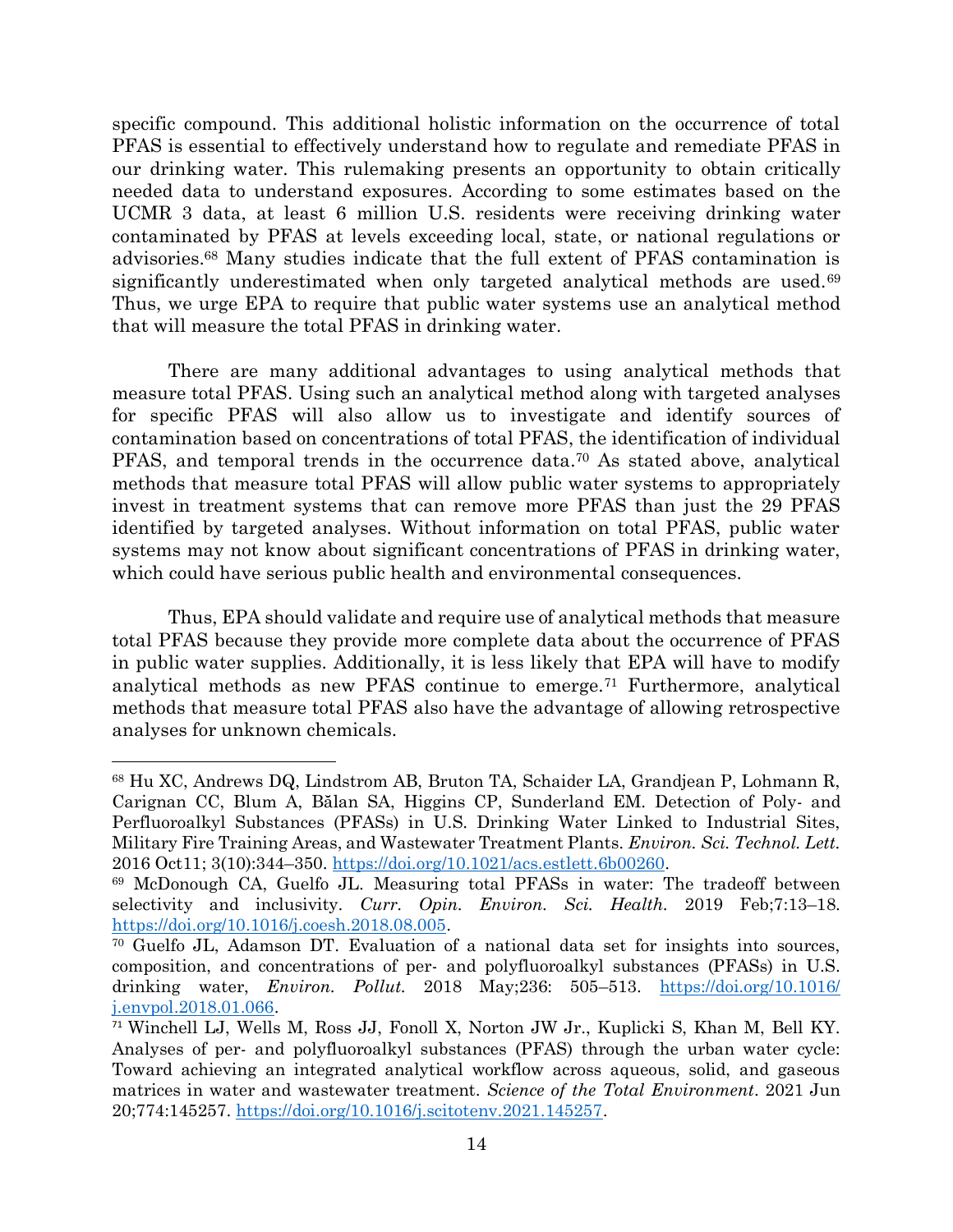## **3. Several Analytical Methods that Measure Total PFAS Are Available and Can Be Used Together with Targeted Methods.**

Available analytical techniques provide a more comprehensive assessment of PFAS contamination—including total PFAS. These methods, such as the Total Oxidized Precursor (TOP) Assay, are currently in use commercially throughout the US and in Canada and have been used to identify many PFAS.<sup>72</sup> Some states have approved the use of analytical methods that measure total PFAS for various media. 73 The European Union is likely to soon require use of a testing method for total PFAS.<sup>74</sup>

As an example of what can be done to advance understanding of PFAS in U.S. drinking water, we recommend EPA look to the type of occurrence data survey recently conducted in Pennsylvania. In March 2021, the United States Geological Survey (USGS), in cooperation with the Pennsylvania Department of Environmental Protection, released a first-of-its-kind study of Pennsylvania surface waters.<sup>75</sup> They collected 216 samples from rivers and streams in this study intended to understand the occurrence, distribution, and concentrations of PFAS across Pennsylvania. The USGS utilized a traditional targeted analytical method and a method that measures total PFAS, the TOP Assay. <sup>76</sup> The results provide data for 33 individual PFAS compounds, 19 PFAS precursors as well as various sums of total PFAS compounds. The sampling results showed a significant difference between the summed

<sup>72</sup> U.S. Envtl. Prot. Agency, *EPA Researchers Use Innovative Approach to Find PFAS in the Environment* (Aug. 13, 2018), [https://www.epa.gov/sciencematters/epa-researchers-use](https://www.epa.gov/sciencematters/epa-researchers-use-innovative-approach-find-pfas-environment)[innovative-approach-find-pfas-environment.](https://www.epa.gov/sciencematters/epa-researchers-use-innovative-approach-find-pfas-environment) The TOP Assay converts PFAA precursor compounds to PFAAs through an oxidative digestion process.

<sup>73</sup> For a review of the status of analytical methods that measure total PFAS, *see* U.S. Envtl. Prot. Agency, *Research on Per- and Polyfluoroalkyl Substances (PFAS)* (last updated Apr. 20, 2021)[,https://www.epa.gov/chemical-research/research-and-polyfluoroalkyl-substances-pfas](https://www.epa.gov/chemical-research/research-and-polyfluoroalkyl-substances-pfas#2) [#2](https://www.epa.gov/chemical-research/research-and-polyfluoroalkyl-substances-pfas#2) and *see also* U.S. Envtl. Prot. Agency, *PFAS Analytical Methods Development and Sampling Research*, [https://www.epa.gov/water-research/pfas-analytical-methods-develop](https://www.epa.gov/water-research/pfas-analytical-methods-development-and-sampling-research) [ment-and-sampling-research.](https://www.epa.gov/water-research/pfas-analytical-methods-development-and-sampling-research)

<sup>74</sup> The EU is likely to adopt a limit for "total PFAS" and may use the extractable or adsorbable organofluorine methods to determine compliance with that limit. Cousins IT, DeWitt JC, Glüge J, Goldenman G, Herzke D, Lohmann R, Miller M, Ng CA, Scheringer M, Vierke L, Wang Z. Strategies for grouping per- and polyfluoroalkyl substances (PFAS) to protect human and environmental health. *Environ. Sci.: Processes Impacts*, 2020 Jun 4;22:1440– 1460, 1452. [https://doi.org/10.1039/D0EM00147C.](https://doi.org/10.1039/D0EM00147C)

<sup>75</sup> News Release, USGS Releases First-of-its-Kind Survey of PFAS in Pennsylvania Surface Waters (Mar. 18, 2021), [https://www.usgs.gov/center-news/usgs-releases-first-its-kind-surv](https://www.usgs.gov/center-news/usgs-releases-first-its-kind-survey-pfas-pennsylvania-surface-waters?qt-news_science_products=2#qt-news_science_products) [ey-pfas-pennsylvania-surface-waters?qt-news\\_science\\_products=2#qt](https://www.usgs.gov/center-news/usgs-releases-first-its-kind-survey-pfas-pennsylvania-surface-waters?qt-news_science_products=2#qt-news_science_products)[news\\_science\\_products.](https://www.usgs.gov/center-news/usgs-releases-first-its-kind-survey-pfas-pennsylvania-surface-waters?qt-news_science_products=2#qt-news_science_products)

<sup>76</sup> *Id.* The USGS total PFAS sum values are mathematical sums, rather than an analysis of all fluorinated organic compounds (TOF) analysis. The USGS laboratory provided a large number of PFAS compounds results: up to 40 specific compounds.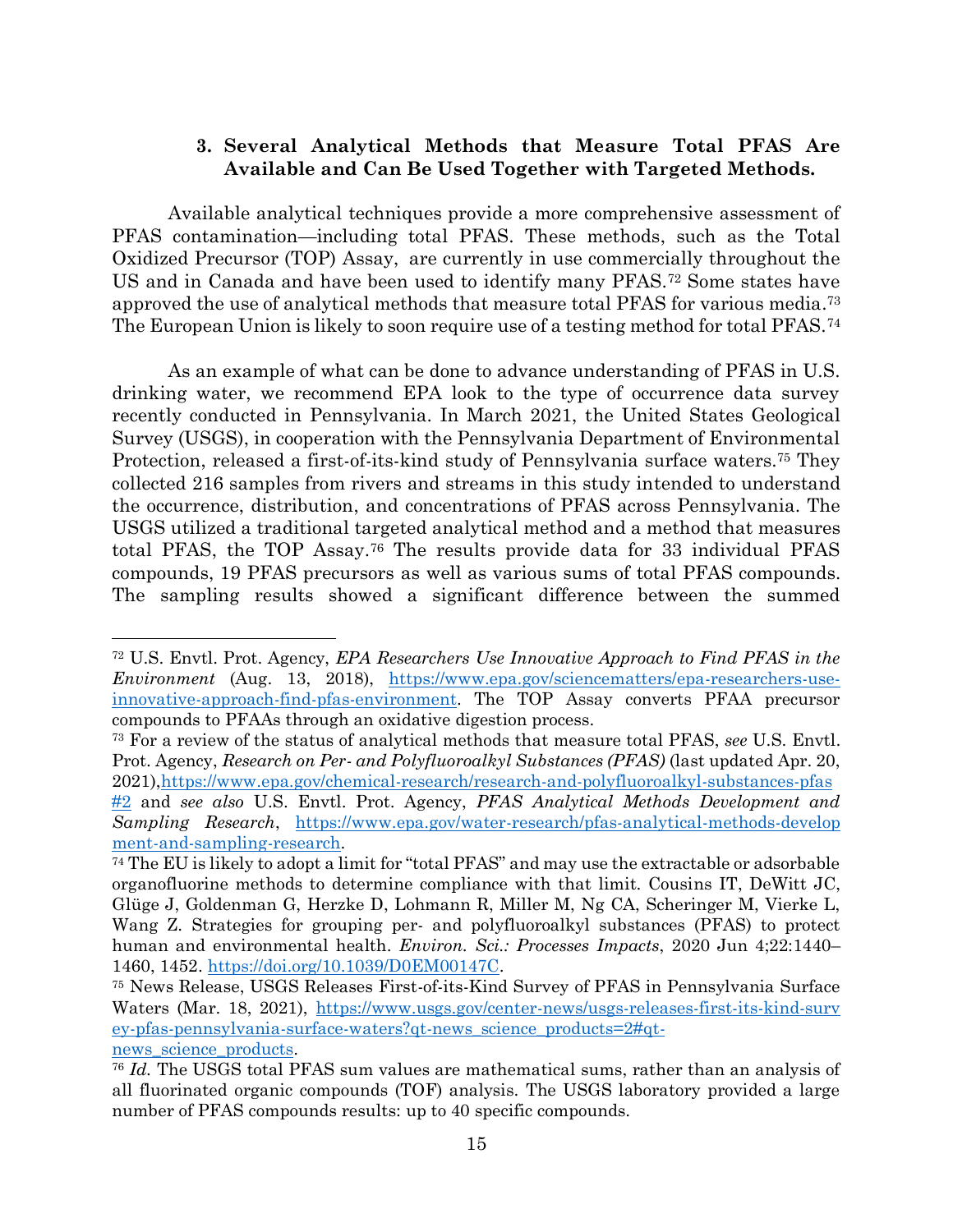PFOA/PFOS results when compared to the broader total PFAS results. Each time, the total PFAS concentrations were greater than the summed concentrations of only PFOA and PFOS. For example, Valley Forge's Valley Creek in Pennsylvania had a PFOA/PFOS total sum of 25.2 ng/l but a total PFAS sum of 103.3 ng/l.77 This USGS occurrence study demonstrates that not only are the broad-based methods for total PFAS available but that the results could provide critical information.

Despite the availability of analytical methods that measure total PFAS, the presence and extent of PFAS contamination in drinking water is still poorly understood because we only sample for a small number of PFAS. We urge EPA to use these available analytical methods to rectify this knowledge gap in PFAS occurrence data and provide significantly more insights on PFAS contamination.

# **4. EPA is Currently Working to Validate an Analytical Method for Total PFAS and Promised to Do So in 2021.**

Consistent with availability of analytical methods just described, EPA is working on a method that the States urge the agency to adopt as an analytical method for measuring total PFAS for use in the largest monitoring tier in the UCMR 5. On its website, EPA states that it is developing two "total" methods aimed at quantifying large groups of PFAS in environmental samples, advertising these methods as "*coming soon*." <sup>78</sup> EPA identified one such method as Total Organic Fluorine (TOF), which will be available soon. EPA states:

EPA is developing a potential rapid screening tool to identify total PFAS presence and absence. This eventual standard operating procedure will be used to quantify TOF. Note: EPA is working to develop this method in 2021.<sup>79</sup>

Similarly, EPA describes the TOP Assay method as follows:

EPA is considering the development of a method, based on existing protocols, to identify PFAS precursors that may transform to more persistent PFAS. Note: *TOP methods are commercially available. EPA* 

<sup>77</sup> The USGS used the TOP Assay method together with a targeted method for the total PFAS sums. Duris JW, Eicholtz LW, Williams A, and Shull D. 2021, Per-and Polyfluorinated Alkyl Substances (PFAS) and associated ancillary data from the Commonwealth of Pennsylvania, USA, 2019: U.S. Geological Survey data release, <https://doi.org/10.5066/P9L4AHN2> (providing the referenced results in the attached file "dataset.1\_PA\_PFAS\_ stream\_lake\_discrete\_201909\_wide\_simple.csv").

<sup>78</sup> *See* U.S. Envtl. Prot. Agency, *PFAS Analytical Methods Development and Sampling Research*, [https://www.epa.gov/water-research/pfas-analytical-methods-development-and](https://www.epa.gov/water-research/pfas-analytical-methods-development-and-sampling-research)[sampling-research.](https://www.epa.gov/water-research/pfas-analytical-methods-development-and-sampling-research)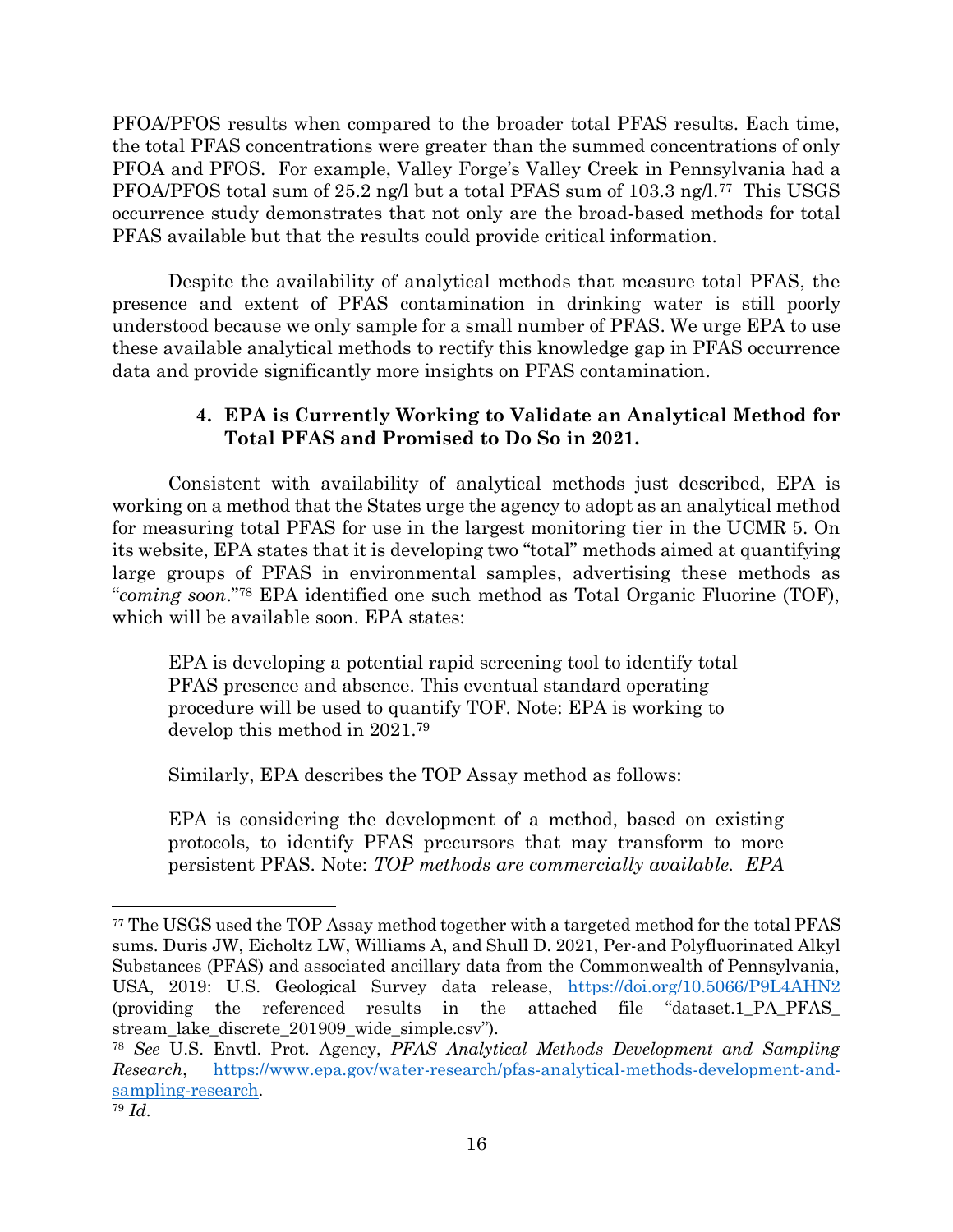*will consider the need for a thorough multi-laboratory validation study in 2021.*<sup>80</sup>

Given that EPA plans to validate these methods before the UCMR 5 sampling begins, we urge EPA to require monitoring for total PFAS in the UCMR 5 as explained in Section A of these comments.

## **C. EPA Should Lower the Minimum Reporting Levels in the UCMR 5.**

Setting minimum reporting levels (MRLs) at the lowest achievable quantification level for PFAS is both necessary and attainable. In the proposed rule, EPA states that it established MRLs for the UCMR 5 to ensure consistency in the quality of the information reported to the Agency.<sup>81</sup> As defined in 40 C.F.R.  $\S$  141.40(a)(5)(iii), the MRL is the minimum quantitation level that, with 95 percent confidence, can be achieved by capable analysis at 75 percent or more of the laboratories using a specified analytical method. EPA calculates the MRLs for this UCMR by obtaining data from three laboratories that performed "lowest concentration minimum reporting level" studies. $82$  In the UCMR 5, EPA proposes MRLs for each of the 29 PFAS. For example, EPA proposes an MRL for PFOS of 4 ng/l.

But, as the Natural Resources Defense Council (NRDC) recently found following a laboratory survey, a lower MRL is attainable and practicable.<sup>83</sup> In NRDC's survey, Vista Labs, an accredited commercial laboratory, reports an MRL for PFOS of 2 ng/l – lower than EPA's proposal of 4 ng/l. Also, in NRDC's survey, another accredited commercial laboratory, Eurofins, has an MRL of 2 ng/l for PFOS as does Pace Analytical.<sup>84</sup> We urge EPA to reconsider the proposed MRLs and take into consideration the current abilities of commercial laboratories to attain a lower MRL.

Using the lowest attainable MRLs is also necessary given past experience with other UCMR sampling efforts. The UCMR 3 survey used a minimum reporting level of 20 ppt for PFOA<sup>85</sup> and 40 ppt for PFOS.<sup>86</sup> Contamination below these levels may

<sup>80</sup> *Id*.

<sup>81</sup> Revisions to the Unregulated Contaminant Monitoring Rule (UCMR 5) for Public Water Systems and Announcement of Public Meeting, 86 Fed. Reg. 13,846, 13,858 (proposed Mar. 11, 2021) (to be codified at 40 C.F.R. pt. 141).

<sup>82</sup> 86 Fed. Reg. 13,859.

<sup>83</sup> *See* NRDC comments in the UCMR 5 docket.

<sup>&</sup>lt;sup>84</sup> This information is also available by contacting each of the commercial laboratories through their webpages.

<sup>85</sup> U.S. Envtl. Prot. Agency, *Regulatory Determination 4 Support Document* 4-16 (Dec. 2019), [https://www.regulations.gov/document?D=EPA-HQ-OW-2019-0583-0004.](https://www.regulations.gov/document?D=EPA-HQ-OW-2019-0583-0004)

<sup>86</sup> *Id.* at 3–15. Minimum reporting levels for other types of PFAS may also underrepresent the occurrence of these PFAS at concentrations of public health concern. For example, UCMR 3 minimum reporting levels were 90 ppt for perfluorobutanesulfonic acid (PFBS), 10 ppt for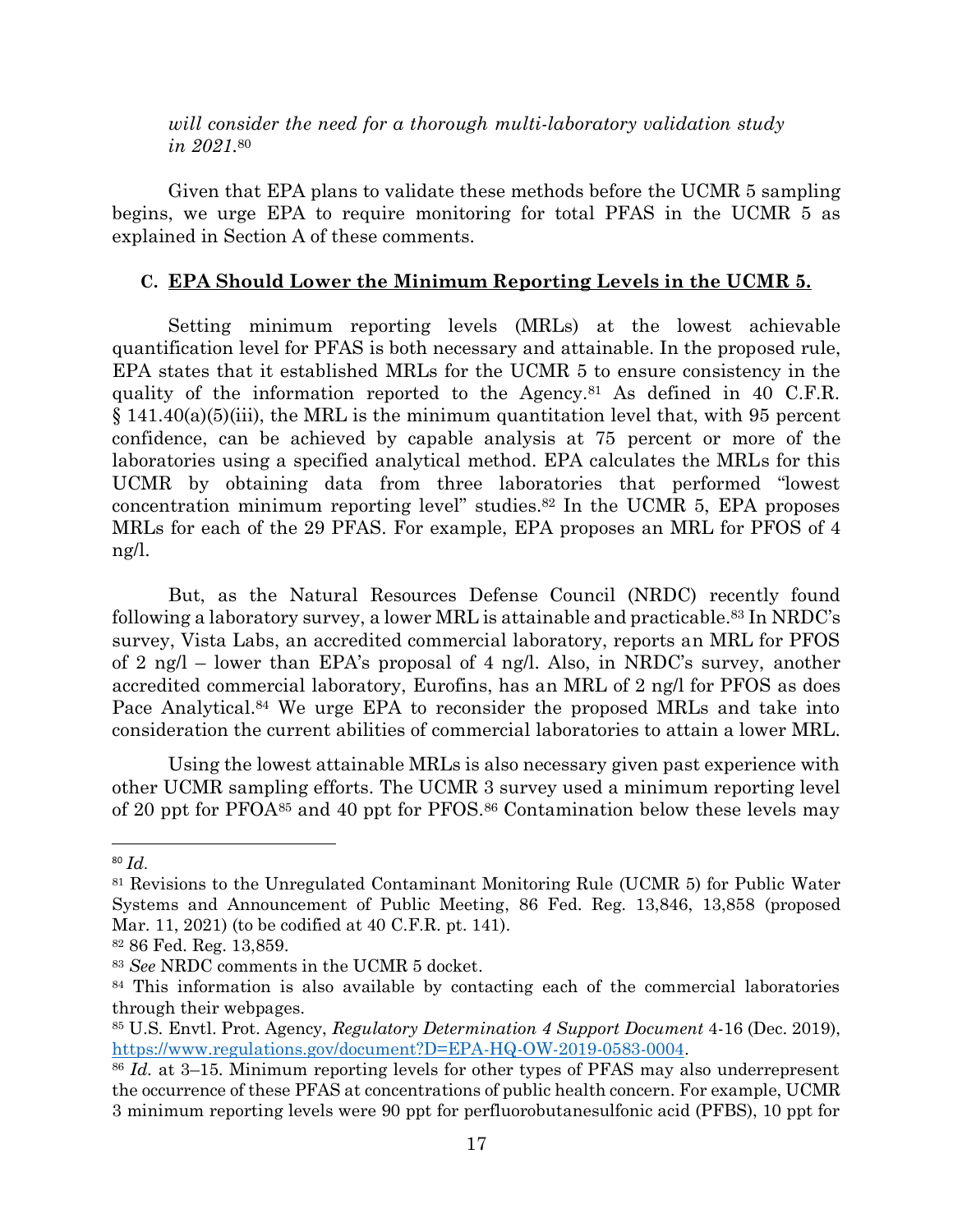be harmful to human health but was not reported in the UCMR 3 data. State sampling efforts conducted with much lower MRLs have detected more widespread PFAS contamination than the UCMR 3 data showed. <sup>87</sup> Additionally, PFAS were detected much more frequently than was reported in the UCMR 3 data when a large subset of the UCMR 3 analytical results were reevaluated using lower reporting levels by a laboratory that analyzed about 30 percent of all UCMR 3 PFAS samples.<sup>88</sup> Thus, we urge EPA to set the lowest attainable MRLs in the UCMR 5 to ensure that the results accurately reflect the occurrence of PFAS in our public water supplies.

# **D. EPA Should Prioritize and Advance Environmental Justice with PFAS Monitoring**

The States urge EPA to collect census tract data or zip codes for each public water system's service area, as collected under the UCMR 3 and UCMR 4, to support future assessments of impacts on environmental justice communities.<sup>89</sup> Census data are more granular and precise for identifying potential environmental justice areas as compared to zip code data. Additionally, census data cover a well-defined area and align conterminously with county boundaries, which may better align with the boundaries of public water system service areas.

perfluoroheptanoic acid (PFHpA), 30 ppt for perfluorohexanesulfonic acid (PFHxS), and 20 ppt for perfluorononanoic acid (PFNA). U.S. Envtl. Prot. Agency, *Third Unregulated Contaminant Monitoring Rule (UCMR 3): Data Summary* (Jan. 2017), [https://www.epa.gov/sites/production/files/2017-02/documents/ucmr3-data-summary](https://www.epa.gov/sites/production/files/2017-02/documents/ucmr3-data-summary-january-2017.pdf)[january-2017.pdf.](https://www.epa.gov/sites/production/files/2017-02/documents/ucmr3-data-summary-january-2017.pdf)

<sup>87</sup> *Regulatory Determination 4 Support Document* at 3-20-22, 3-22-24, 4-21-23, 4-24-25; Post GB, Louis JB, Lippincott RL, Procopio NA. Occurrence of Perfluorinated Compounds in Raw Water from New Jersey Public Drinking Water Systems. *Environ. Sci. Technol.* 2013 Nov 4;47, 23:13266–13275. [https://doi.org/10.1021/es402884x;](https://doi.org/10.1021/es402884x) Post GB, Louis JB, Cooper KR, Boros-Russo J, Lippincott RL. Occurrence and potential significance of perfluorooctanoic acid (PFOA) detected in New Jersey public drinking water systems. *Environ. Sci, Technol.* 2009;43:4547–4554. [https://doi.org/10.1021/es900301s.](https://doi.org/10.1021/es900301s)

<sup>88</sup> Post GB, Gleason JA, Cooper KR. Key scientific issues in developing drinking water guidelines for perfluoroalkyl acids: Contaminants of emerging concern*. PLoS Biol.* 2017 Dec 20;15(12):e2002855. [https://doi.org/10.1371/journal.pbio.2002855.](https://doi.org/10.1371/journal.pbio.2002855)

<sup>89</sup> A potential environmental justice area is defined to mean "a minority or low-income community that may bear a disproportionate share of the negative environmental consequences" of a project. New York Dep't of Envtl. Conserv., Commissioner Policy 29, Environmental Justice and Permitting, at 4 (Mar. 19, 2003). U.S. Census Bureau data are used for identifying these areas. A "minority population" is a population recognized by the U.S. Census Bureau as "Hispanic, African-American or Black, Asian and Pacific Islander or American Indian." *Id.* For an urban area, a "minority community" means a census block group or groups with a 51.1 percent or more minority population. *Id.* at 3. A "low-income population" means a population having an annual income less than the poverty level, as established by the U.S. Census. *Id*. A "low-income community" is a census block group or groups having a low-income population equal or greater than 23.59 percent of the total population, as demonstrated by census data. *Id.*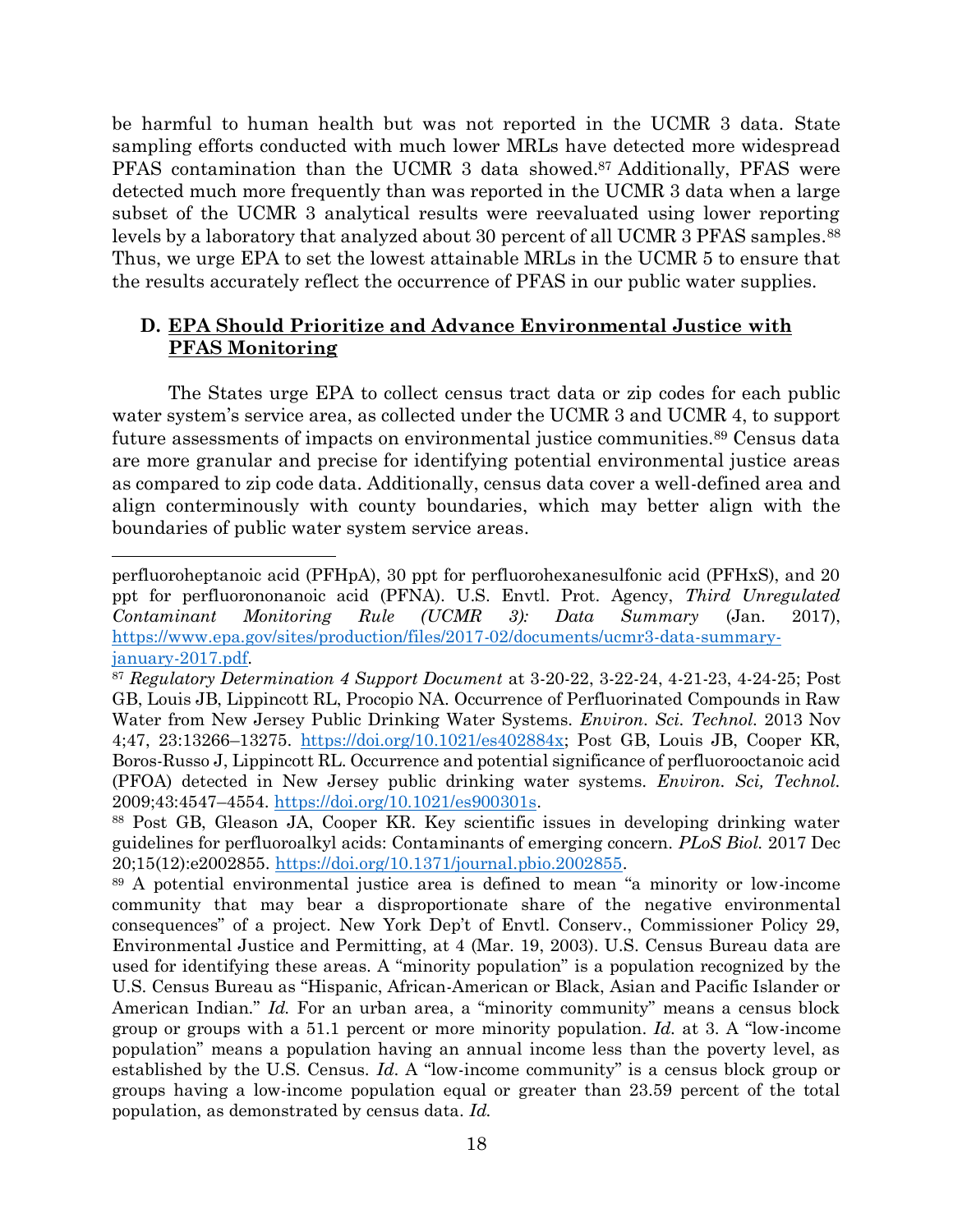Throughout the United States, communities of color and low-income communities have faced disproportionate harm from environmental contamination for decades. The White House has identified environmental justice as a top priority for the Biden Administration, directing federal agencies to develop programs and policies to address the disproportionate health and environmental impacts on disadvantaged communities.<sup>90</sup> It is critical that EPA evaluate potential disparate impacts created by PFAS contamination of drinking water. EPA's PFAS rulemakings must adequately address such environmental justice concerns.<sup>91</sup>

PFAS substances are a major concern for communities living near PFAS manufacturers or industries using PFAS. Epidemiological studies have been done in communities near such sites, linking exposure to contaminated local drinking water supplies to cancer and other illnesses.<sup>92</sup> By collecting geographic locational data in the UCMR 5, we can gain insight on proximity to PFAS sources, the drinking water exposure pathways, and the cumulative impact of multiple stressors, exposure to air pollution and other toxic chemicals. <sup>93</sup> With this information, EPA will be better able to analyze potential environmental justice concerns associated with the presence of PFAS in drinking water and the cumulative risk of multiple contaminants and other community stressors.

<sup>90</sup> News Release, FACT SHEET: President Biden Takes Executive Actions to Tackle the Climate Crisis at Home and Abroad, Create Jobs, and Restore Scientific Integrity Across Federal Government (Jan. 27, 2021), [https://www.whitehouse.gov/briefing-room/statements](https://www.whitehouse.gov/briefing-room/statements-releases/2021/01/27/fact-sheet-president-biden-takes-executive-actions-to-tackle-the-climate-crisis-at-home-and-abroad-create-jobs-and-restore-scientific-integrity-across-federal-government/)[releases/2021/01/27/fact-sheet-president-biden-takes-executive-actions-to-tackle-the-climate](https://www.whitehouse.gov/briefing-room/statements-releases/2021/01/27/fact-sheet-president-biden-takes-executive-actions-to-tackle-the-climate-crisis-at-home-and-abroad-create-jobs-and-restore-scientific-integrity-across-federal-government/) [-crisis-at-home-and-abroad-create-jobs-and-restore-scientific-integrity-across-federal-govern](https://www.whitehouse.gov/briefing-room/statements-releases/2021/01/27/fact-sheet-president-biden-takes-executive-actions-to-tackle-the-climate-crisis-at-home-and-abroad-create-jobs-and-restore-scientific-integrity-across-federal-government/) [ment/;](https://www.whitehouse.gov/briefing-room/statements-releases/2021/01/27/fact-sheet-president-biden-takes-executive-actions-to-tackle-the-climate-crisis-at-home-and-abroad-create-jobs-and-restore-scientific-integrity-across-federal-government/) *see* U.S Environmental Protection Agency, Technical Guidance for Assessing Environmental Justice in Regulatory Analysis (Jun 2016), [https://www.epa.gov/](https://www.epa.gov/sites/production/files/2016-06/documents/ejtg_5_6_16_v5.1.pdf) [sites/production/files/2016-06/documents/ejtg\\_5\\_6\\_16\\_v5.1.pdf.](https://www.epa.gov/sites/production/files/2016-06/documents/ejtg_5_6_16_v5.1.pdf)

<sup>&</sup>lt;sup>91</sup> Federal agencies have a unique responsibility to prevent environmental injustice and discrimination based on race, including in federally assisted housing. Benfer, "Contaminated Childhood: How the United States Failed to Prevent the Chronic Led Poisoning of Low-Income Children and Communities of Color," 41 *Harv. Envtl. L. Rev.* 493, 537–38 (2017); *see also* Exec. Order No. 12,898, 59 Fed. Reg. 7,629 (Feb. 16, 1994).

<sup>92</sup> Studies have been conducted of various fence-line communities, including Parkersburg, West Virginia and in Alabama. *See e.g.*, Worley RR, Moore SM, Tierney BC, Ye X, Calafat AM, Campbell S, Woudneh MB, Fisher J. Per- and polyfluoroalkyl substances in human serum and urine samples from a residentially exposed community. *Environment International*. 2017;106:135–143. [https://doi.org/10.1016/j.envint.2017.06.007.](https://doi.org/10.1016/j.envint.2017.06.007) *See also* C8 Science Panel (last updated Jan. 22, 2020), [http://www.c8sciencepanel.org/.](http://www.c8sciencepanel.org/)

<sup>93</sup> Post GB, Louis JB, Lippincott RL, Procopio NA. Occurrence of Perfluorinated Compounds in Raw Water from New Jersey Public Drinking Water Systems. *Environ. Sci. Technol.* 2013 Nov 4;47, 23:13266–13275. [https://doi.org/10.1021/es402884x;](https://doi.org/10.1021/es402884x) *see also* Olden K, Lin Y-S, Gruber D, Sonawane B. Epigenome: Biosensor of Cumulative Exposure to Chemical and Nonchemical Stressors Related to Environmental Justice. *Am J Public Health*. 2014 Oct;104(10):1816–1821. [https://dx.doi.org/10.2105%2FAJPH.2014.302130.](https://dx.doi.org/10.2105%2FAJPH.2014.302130)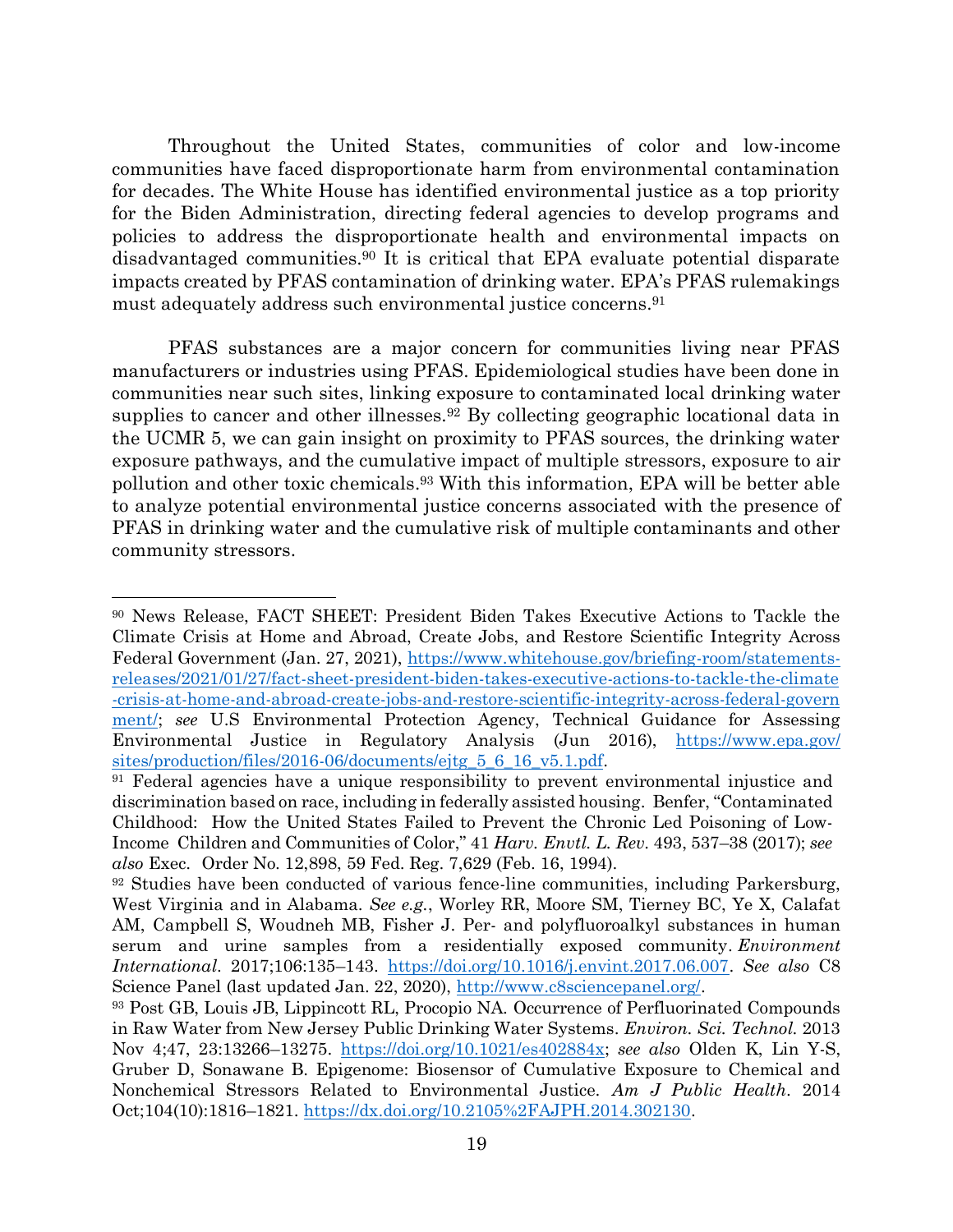### **CONCLUSION**

The States appreciate the opportunity to submit these comments on the proposed UCMR 5. To ensure public health is protected from harmful drinking water contamination, as required by the SDWA, we strongly believe EPA should regulate PFAS as a class. To do so, we urge EPA to (1) require monitoring for total PFAS or PFAS subgroups in the UCMR 5, (2) promptly validate analytical methods that measure total PFAS for use in the UCMR 5, (3) lower the MRLs for the PFAS in the UCMR 5, and (4) advance environmental justice with PFAS monitoring.

Sincerely,

FOR THE STATE OF WISCONSIN

JOSHUA KAUL Attorney General of Wisconsin

By: */s/ Sarah C. Geers*

SARAH C. GEERS BRADLEY J. MOTL Assistant Attorneys General Wisconsin Department of Justice Post Office Box 7857 Madison, Wisconsin 53707-7857 Phone: (608) 266-3067 Email: geerssc@doj.state.wi.us

FOR THE COMMONWEALTH OF PENNSYLVANIA

JOSH SHAPIRO Attorney General of Pennsylvania

By: */s/ Ann Johnston* ANN JOHNSTON Senior Deputy Attorney General Office of Attorney General Strawberry Square 14th Floor Harrisburg, PA 17120 Phone: (717) 705-6938 Email: ajohnston@attorneygeneral.gov

#### FOR THE STATE OF CALIFORNIA

ROB BONTA Attorney General

By: */s/ Roxanne J. Carter* SARAH E. MORRISON Supervising Deputy Attorney General TATIANA K. GAUR SOMERSET PERRY Deputy Attorneys General California Department of Justice 600 West Broadway Street, Suite 1800 San Diego, CA 92101 Phone: (619) 738-9416 Email: Roxy.Carter@doj.ca.gov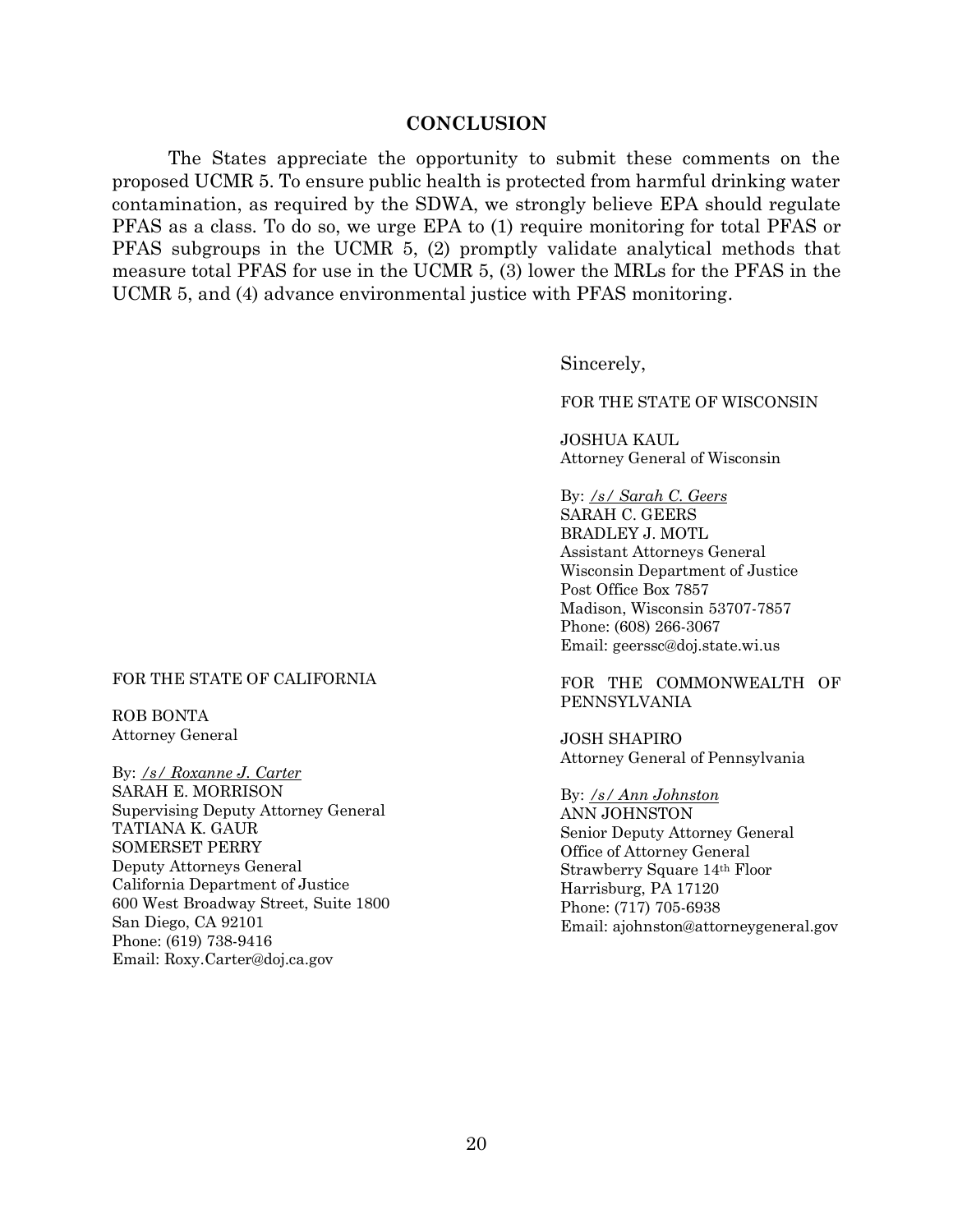### FOR THE STATE OF COLORADO

PHILIP J. WEISER Attorney General of Colorado

By: /s/ *Amy Beatie* Amy W. Beatie Deputy Attorney General Colorado Department of Law Ralph L. Carr Colorado Judicial Center 1300 Broadway, 7th Floor Denver, CO 80203 Phone: (720) 508-6295 Email: amy.beatie@coag.gov

#### FOR THE STATE OF CONNECTICUT

WILLIAM TONG Attorney General of Connecticut

By: /s/ *Jill Lacedonia* JILL LACEDONIA Assistant Attorney General Connecticut Office of the Attorney General 165 Capitol Avenue Hartford, CT 06106 Phone: (860) 808-5250 Email: Jill.Lacedonia@ct.gov

#### FOR THE STATE OF DELAWARE

KATHLEEN JENNINGS Attorney General of Delaware

By: /s/ *Christian Douglas Wright* CHRISTIAN DOUGLAS WRIGHT Director of Impact Litigation Delaware Department of Justice 820 N. French Street, 5th Floor Wilmington, DE 19801 Phone: (302) 577-8600 Email: christian.wright@delaware.gov

#### FOR THIS DISTRICT OF COLOMBIA

KARL A. RACINE Attorney General of the District of Colombia

By: /s/ *Kathleen Konopka* Kathleen Konopka Deputy Attorney General Office of the Attorney General for the District of Columbia 441 Fourth Street N.W. Suite 650 North Washington, D.C. 20001 Email: Kathleen.Konopka@dc.gov

### FOR THE STATE OF ILLINOIS

KWAME RAOUL Attorney General of Illinois

By: */s/ Jason E. James*

JASON E. JAMES Assistant Attorney General MATTHEW DUNN Chief, Environmental Enforcement/ Asbestos Litigation Division 69 W. Washington St., 18th Floor Chicago, IL 60602 Phone: (312) 814-0660 Email: jason.james@illinois.gov

### FOR THE STATE OF IOWA

TOM MILLER Attorney General of Iowa

By: /s/ *David S. Steward* DAVID S. STEWARD Assistant Attorney General Iowa Attorney General's Office 1305 E. Walnut St., Second Fl. Des Moines, IA 50319 Phone: (515) 281-7242 Email: david.steward@ag.iowa.gov

### FOR THE STATE OF MAINE

AARON M. FREY Attorney General of Maine

By: /s/ *Katherine Tierney* KATHERINE TIERNEY Assistant Attorney General Office of the Attorney General 6 State House Station Augusta, Maine 04333 Phone: (207) 626-8897 Email: katherine.tierney@maine.gov

#### FOR THE STATE OF MARYLAND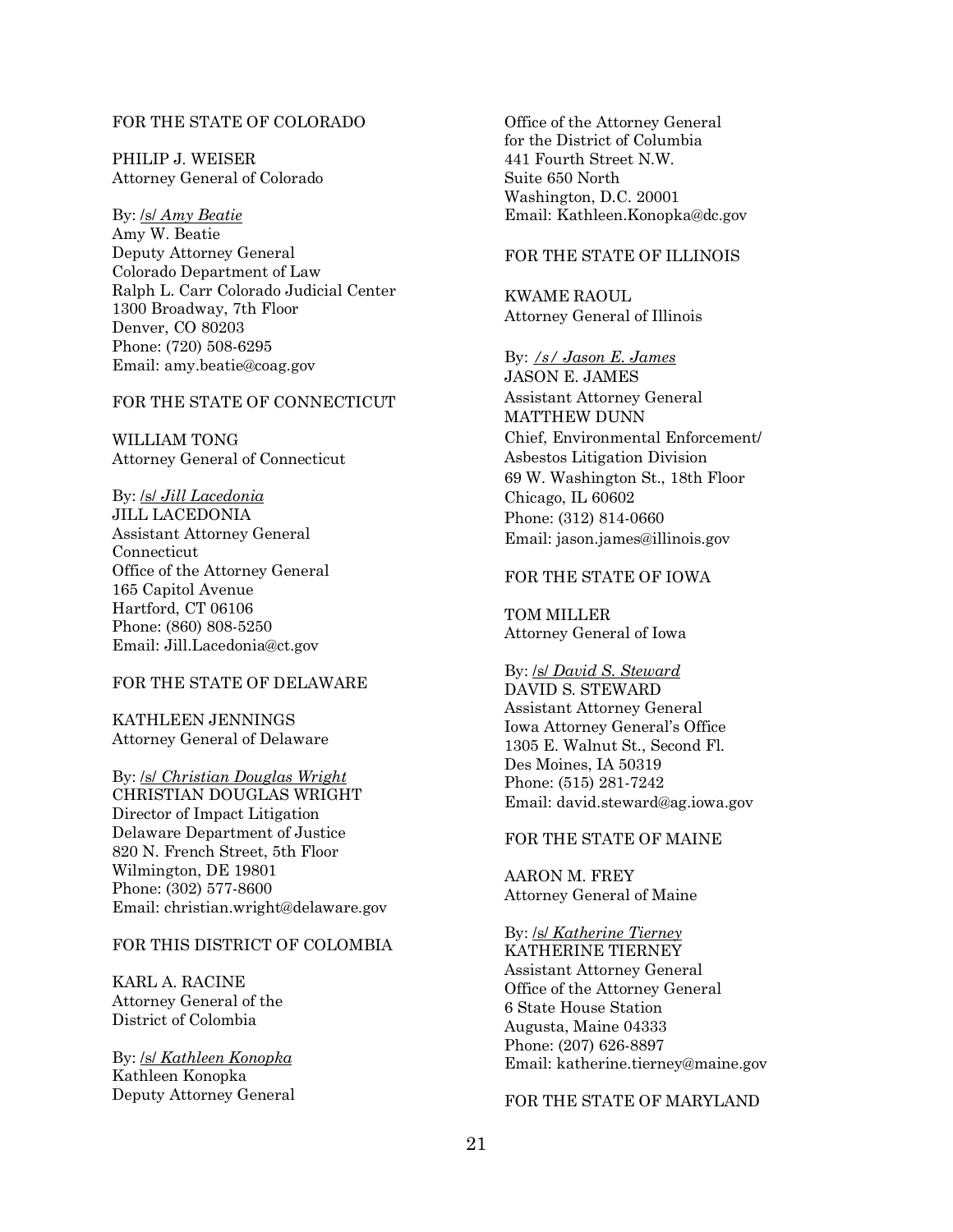BRIAN E. FROSH Attorney General of Maryland

By: /s/ *Steven J. Goldstein* Steven J. Goldstein Special Assistant Attorney General Office of the Attorney General 200 Saint Paul Place, 20th Floor Baltimore, Maryland 21202 Phone: (410) 576-6414 Email: sgoldstein@oag.state.md.us

FOR THE COMMONWEALTH OF MASSACHUSETTS

MAURA HEALEY Attorney General of Massachusetts

By: /s/ *Jillian M. Riley* JILLIAN M. RILEY I. ANDREW GOLDBERG Assistant Attorneys General Environmental Protection Division One Ashburton Place, 18th Floor Boston, MA 02108 Phone: (617) 963-2294 Email: jillian.riley@mass.gov andy.goldberg@mass.gov

#### FOR THE STATE OF MINNESOTA

KEITH M. ELLISON Attorney General of Minnesota

By: /s/ *Peter N. Surdo* PETER N. SURDO Special Assistant Attorney General Office of the Minnesota Attorney General 445 Minnesota Street, Suite 1400 Saint Paul, Minnesota 55101 Phone: (651) 757-1061 Email: peter.surdo@ag.state.mn.us

#### FOR THE STATE OF NEW MEXICO

HECTOR BALDERAS Attorney General of New Mexico

By: */s/ William Grantham* WILLIAM GRANTHAM Assistant Attorney General Consumer & Environmental Protection Division 201 Third Street NW, Suite 300 Albuquerque, New Mexico 87102 Phone: (505) 717-3520 Email: wgrantham@nmag.gov

#### FOR THE STATE OF NORTH CAROLINA

JOSHUA H. STEIN Attorney General of North Carolina

/s/ Daniel S. Hirschman DANIEL S. HIRSCHMAN Senior Deputy Attorney General North Carolina Department of Justice 114 W. Edenton Street Raleigh, NC 27603 Telephone: (919) 716-6400 Email: dhirschman@ncdoj.gov

ELLEN F. ROSENBLUM Attorney General of Oregon

By: /s/ *Paul Garrahan* PAUL GARRAHAN Attorney-in-Charge, Natural Resources Section Oregon Department of Justice 1162 Court Street, N.E. Salem, OR 97301-4096 Telephone: (503) 947-4593 Fax: (503) 378-3784 Email: Paul.Garrahan@doj.state.or.us

#### FOR THE STATE OF RHODE ISLAND

PETER F. NERONHA Attorney General of Rhode Island

#### By: /s/ *Alison B. Hoffman*

ALISON B. HOFFMAN Special Assistant Attorney General Rhode Island Office of the Attorney General 150 South Main Street Providence, RI 02903 Phone: (401) 274-4400 ext 2116 Email: ahoffman@riag.ri.gov

FOR THE COMMONWEALTH OF VIRGINIA